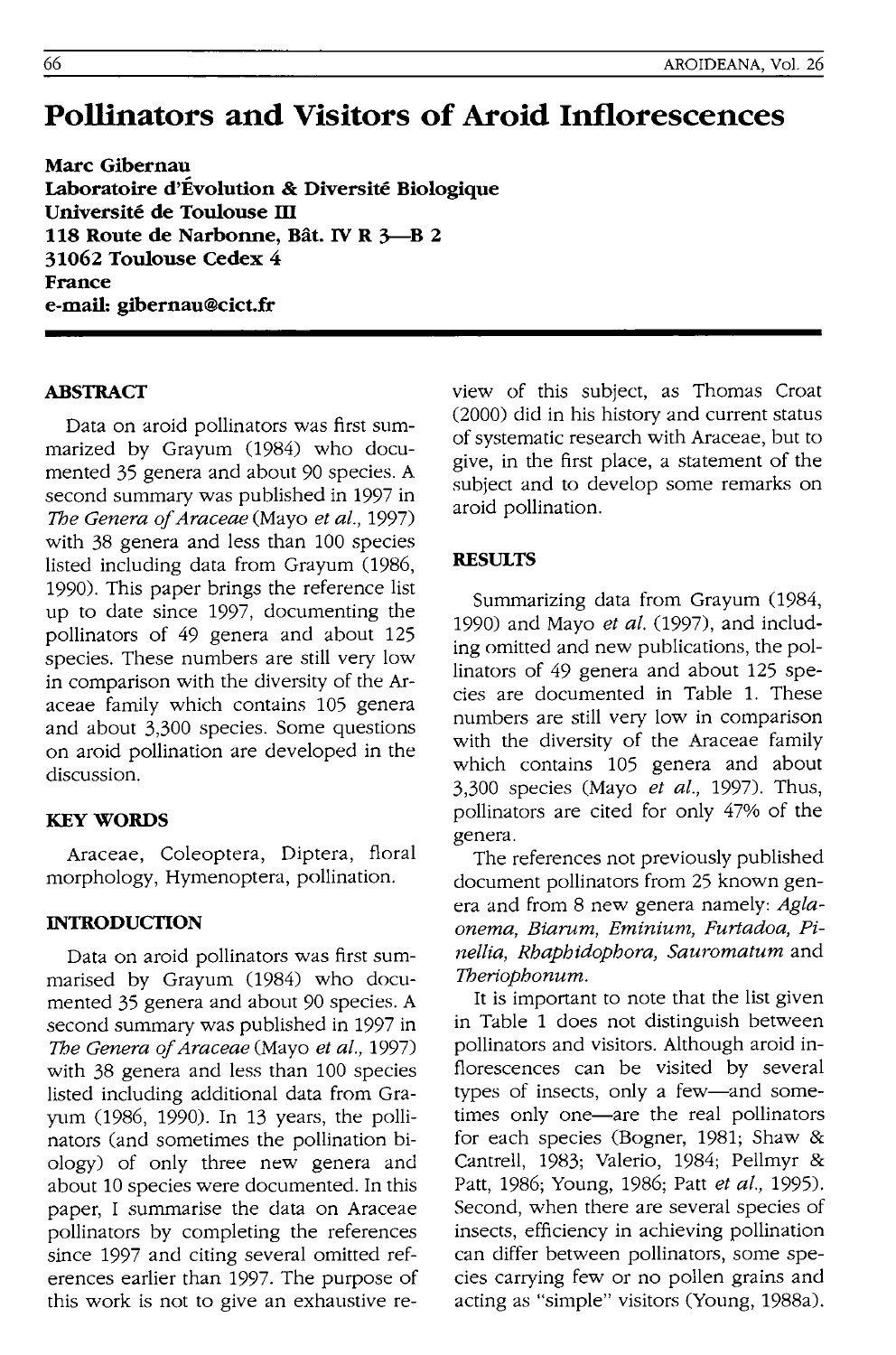# **Table 1. Adapted from Mayo et aL (1997), references cited after Grayum (1984, 1986, 1990) with new and update references on aroid pollinators/visitors.**

| Subfamily/tribe              | Genera        | <b>Bees</b>    | <b>Beetles</b>                 | <b>Flies</b>                                                                                                                   | <b>Others</b>                                                  | <b>References</b>                                                                                                                                              |
|------------------------------|---------------|----------------|--------------------------------|--------------------------------------------------------------------------------------------------------------------------------|----------------------------------------------------------------|----------------------------------------------------------------------------------------------------------------------------------------------------------------|
| Orontioideae                 | Lysichiton    |                | Staphylinidae                  | Anthomyiidae<br>Lauxaniidae<br>Various flies                                                                                   |                                                                | Hesse, 1980<br>Pellmyr & Patt, 1986<br>Willson & Hennon, 1997<br>Tanaka, 1998                                                                                  |
| Orontioideae                 | Symplocarpus  | "hive<br>bees" | Staphylinidae                  | Drosophilidae<br>Psychodidae<br>Chloropidae<br>Cerato-<br>pogonidae<br>Chironomidae<br>Simuliidae<br>Cecidomyiidae<br>Muscidae | Wind (self-<br>pollina-<br>tion)<br>Various in-<br>vertebrates | Trelease, 1879<br>Moodie, 1976<br>Grimaldi & Jaenike, 1983<br>Camazine & Niklas, 1984<br>Uemera et al., 1993                                                   |
| Pothoideae/<br>Anthurieae    | Anthurium     | Euglossine     | Curculionidae<br>Staphylinidae | Cecidomyiidae<br>Drosophilidae                                                                                                 | Self-pollina-<br>tion<br>(wind?)<br>Humming-<br>bird           | William & Dressler, 1976<br>Madison, 1979<br>Croat, 1980<br>Valerio & Villalobos, 1980<br>Beath, 1998<br>Kraemer & Schmitt, 1999<br>Schwerdtfeger et al., 2002 |
| Monsteroideae/<br>Monstereae | Monstera      | Trigone        | Scarabaeidae                   |                                                                                                                                |                                                                | Madison, 1977<br>Ramirez & Gomez, 1978<br>Ramirez, 1980<br>Grayum, unpubl. data                                                                                |
| Monsteroidae/<br>Monstereae  | Rhaphidophora |                | Scarabaeidae                   |                                                                                                                                |                                                                | Beath, 1993                                                                                                                                                    |
| Monsteroideae/<br>Monstereae | Rhodospatha   |                | "beetles"                      |                                                                                                                                |                                                                | Schatz & Grayum, unpubl. data                                                                                                                                  |

. .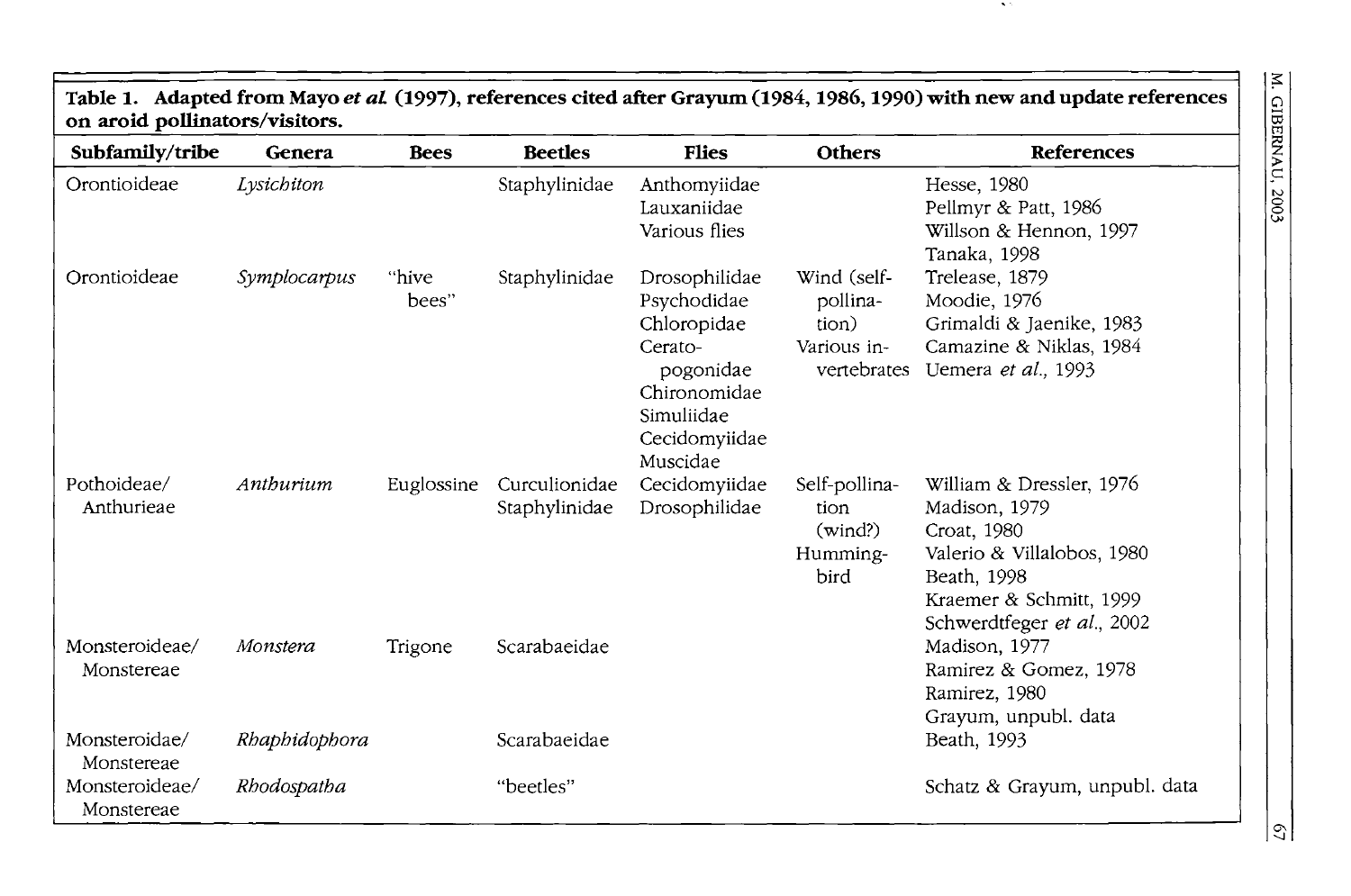| Table 1. Continued.              |               |                                     |                             |               |               |                                                                                                                                                                                                             |
|----------------------------------|---------------|-------------------------------------|-----------------------------|---------------|---------------|-------------------------------------------------------------------------------------------------------------------------------------------------------------------------------------------------------------|
| Subfamily/tribe                  | Genera        | <b>Bees</b>                         | <b>Beetles</b>              | <b>Flies</b>  | <b>Others</b> | <b>References</b>                                                                                                                                                                                           |
| Monsteroideae/<br>Spathiphylleae | Spathiphyllum | Euglossine<br>Trigone<br>Halictidae | Chrysomelidae Drosophilidae | Tephritidae   |               | William & Dressler, 1976<br>Montalvo & Ackerman, 1986<br>Lewis et al., 1988<br>Vogel, 1990<br>Chuah et al., 1996<br>Beath, 1998                                                                             |
| Lasioideae                       | Cyrtosperma   |                                     | Nitidulidae                 |               |               | Knecht, 1983                                                                                                                                                                                                |
| Lasioideae                       | Dracontium    |                                     |                             | "myiophilous" |               | Grayum, pers. observ.                                                                                                                                                                                       |
| Lasioideae                       | Urospatha     |                                     | Nitidulidae                 |               |               | J. Boos, pers. observ.                                                                                                                                                                                      |
| Calloideae                       | Calla         |                                     |                             | "small flies" |               | Krause, 1908<br>Knuth, 1909                                                                                                                                                                                 |
| Aroideae/<br>Dieffenbachieae     | Dieffenbachia |                                     | Scarabaeidae                |               |               | Madison, 1979<br>Bawa & Beach, 1981<br>Valerio, 1984<br>Young, 1986, 1988a,<br>1988 b, 1990<br>Seres & Ramirez, 1995<br>Beath, 1998, 1999<br>Grayum, pers. observ.                                          |
| Aroideae/<br>Philodendreae       | Philodendron  |                                     | Scarabaeidae                |               |               | Hubbard, 1895<br>Schrottky, 1910<br>Madison, 1979<br>Gottsberger & Amaral, 1984<br>Ramirez, 1989<br>Gottsberger & Silberbauer-<br>Gottsberger, 1991<br>Seres & Ramirez, 1995<br>Grayum, 1996<br>Croat, 1997 |

AROIDEANA, Vol. 26

 $\,$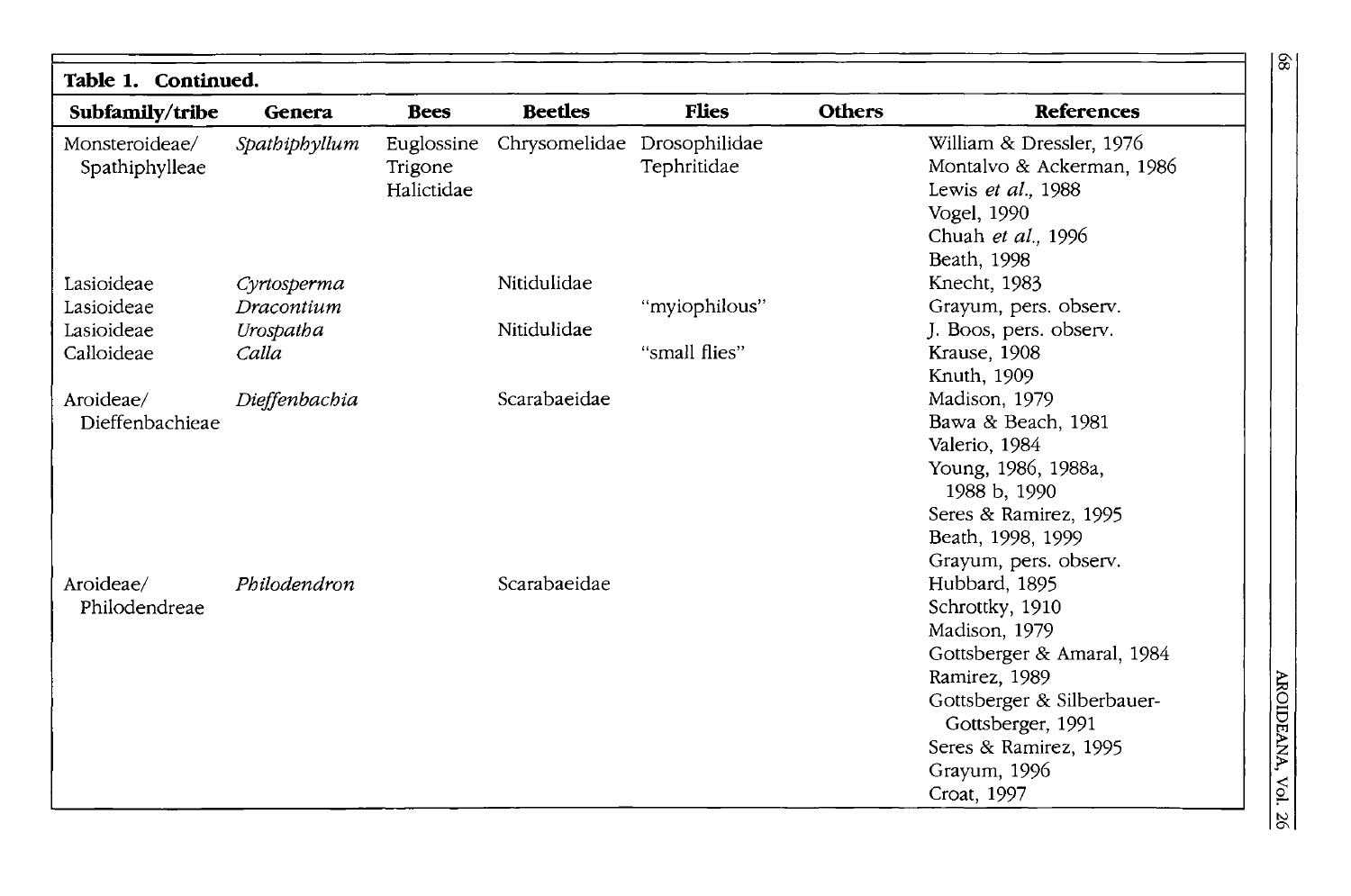**М. GIBERNAU, 2003** 

**STATE** 

| Table 1. Continued.<br>Subfamily/tribe | Genera           | <b>Bees</b> | <b>Beetles</b> | <b>Flies</b>  | <b>Others</b> | References                                       |
|----------------------------------------|------------------|-------------|----------------|---------------|---------------|--------------------------------------------------|
|                                        |                  |             |                |               |               |                                                  |
|                                        |                  |             |                |               |               | Beath, 1998                                      |
|                                        |                  |             |                |               |               | Gibernau et al., 1999, 2000                      |
|                                        |                  |             |                |               |               | Gibernau & Barabé, 2002<br>Grayum, pers. observ. |
| Aroideae/<br>Homalomeneae              | Furtadoa         |             |                | Drosophilidae |               | Mori & Okada, 2001                               |
| Aroideae/                              | Homalomena       |             | Scarabaeidae   |               |               | Yafuso & Okada, 1990                             |
| Homalomeneae                           |                  |             | (neotropics)   | Drosophilidae |               | Momose et al., 1998                              |
|                                        |                  |             | Chrysomelidae  | (Asia)        |               | Sultana et al., 2002                             |
|                                        |                  |             | In Malaya      |               |               | Grayum, pers. observ.                            |
|                                        |                  |             |                |               |               | Schatz, pers. observ. (Malaya)                   |
| Aroideae/                              | Montrichardia    | "bees"      | Scarabaeidae   |               |               | Madison, 1979                                    |
| Montrichardieae                        |                  |             |                |               |               | Ramirez & Brito, 1992                            |
|                                        |                  |             |                |               |               | Gibernau et al., 2003                            |
|                                        |                  |             |                |               |               | Grayum & Schatz, unpubl. data                    |
| Aroideae/                              | Anubias          |             | Nitidulidae    |               |               | Knecht, 1983                                     |
| Anubieae                               |                  |             | Scarabaeidae   |               |               |                                                  |
| Aroideae/                              | Aridarum         |             | Nitidulidae    |               |               | J. Bogner, pers. observ.                         |
| Schismatoglot-                         |                  |             |                |               |               |                                                  |
| tideae                                 |                  |             |                |               |               |                                                  |
| Aroideae/                              | Piptospatha      |             | Staphylinidae  |               |               | J. Bogner, pers. observ.                         |
| Schismatoglot-                         |                  |             |                |               |               |                                                  |
| tideae                                 |                  |             |                |               |               |                                                  |
| Aroideae/                              | Schismatoglottis |             |                | Drosophilidae |               | J. Bogner, pers. observ.                         |
| Schismatoglot-                         |                  |             |                |               |               |                                                  |
| tideae                                 |                  |             |                |               |               |                                                  |
| Aroideae/                              | Caladium         |             | Scarabaeidae   |               |               | Madison, 1981                                    |
| Caladieae                              |                  |             |                |               |               | Beach, 1982                                      |
|                                        |                  |             |                |               |               | Pellmyr, 1985                                    |
|                                        |                  |             |                |               |               | Pellmyr, pers. comm.                             |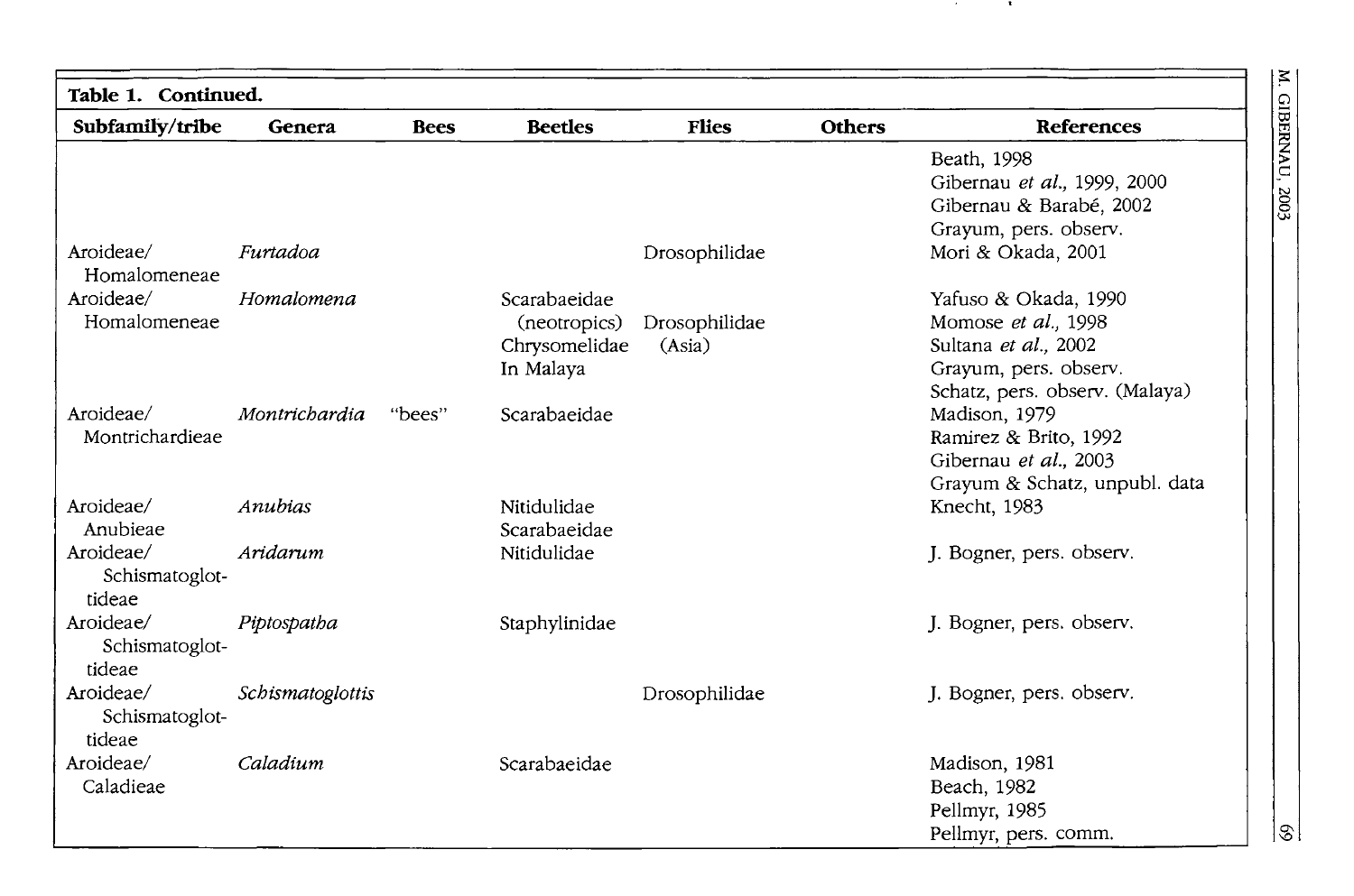| Table 1. Continued.<br>Subfamily/tribe | Genera              | <b>Bees</b> | <b>Beetles</b>                                                                                                   | <b>Flies</b>                     | <b>Others</b> | References                                                                                                                                                                                                                                                               |
|----------------------------------------|---------------------|-------------|------------------------------------------------------------------------------------------------------------------|----------------------------------|---------------|--------------------------------------------------------------------------------------------------------------------------------------------------------------------------------------------------------------------------------------------------------------------------|
| Aroideae/<br>Caladieae                 | Chlorospatha        |             | Staphylinidae                                                                                                    |                                  |               | Madison, 1981                                                                                                                                                                                                                                                            |
| Aroideae/<br>Caladieae                 | Syngonium           |             | Scarabaeidae                                                                                                     |                                  |               | Madison, 1979<br>Croat, 1981<br>Beath, 1998<br>Grayum, pers. observ.                                                                                                                                                                                                     |
| Aroideae/<br>Caladieae                 | Xanthosoma          | Euglossine  | Scarabaeidae<br>(Nitidulidae)                                                                                    | Drosophilidae                    |               | Schrottky, 1910<br>Madison, 1979<br>Valerio, 1988<br>Tsacas & Chassagnard, 1992<br>Seres & Ramirez, 1995<br>Moron, 1997<br>Beath, 1998<br>Goldwasser, 2000<br>Garcia-Robledo et al., 2003,<br>unpubl. data<br>Grayum, pers. observ.                                      |
| Aroideae/<br>Thomsonieae               | Amorphophal-<br>lus | Trigone     | Asilidae<br>Cetoniidae<br>Nitidulidae<br>Scarabaeidae<br>Silphidae<br>Staphylinidae<br>Hybosoridae<br>Histeridae | Calliphoridae<br>Platystomatidae |               | Knuth, 1909<br>Backer, 1913<br>van der Pijl, 1937<br>Bogner, 1976<br>Mayo et al., 1982<br>Sivadasan & Sabu, 1989<br>Beath, 1993, 1996, 1998<br>Weryszko-Chmielewska &<br>Stpiczynska, 1995<br>Kite & Hetterscheid, 1997<br>van der Ham et al., 1998<br>Kite et al., 1998 |

 $\geq$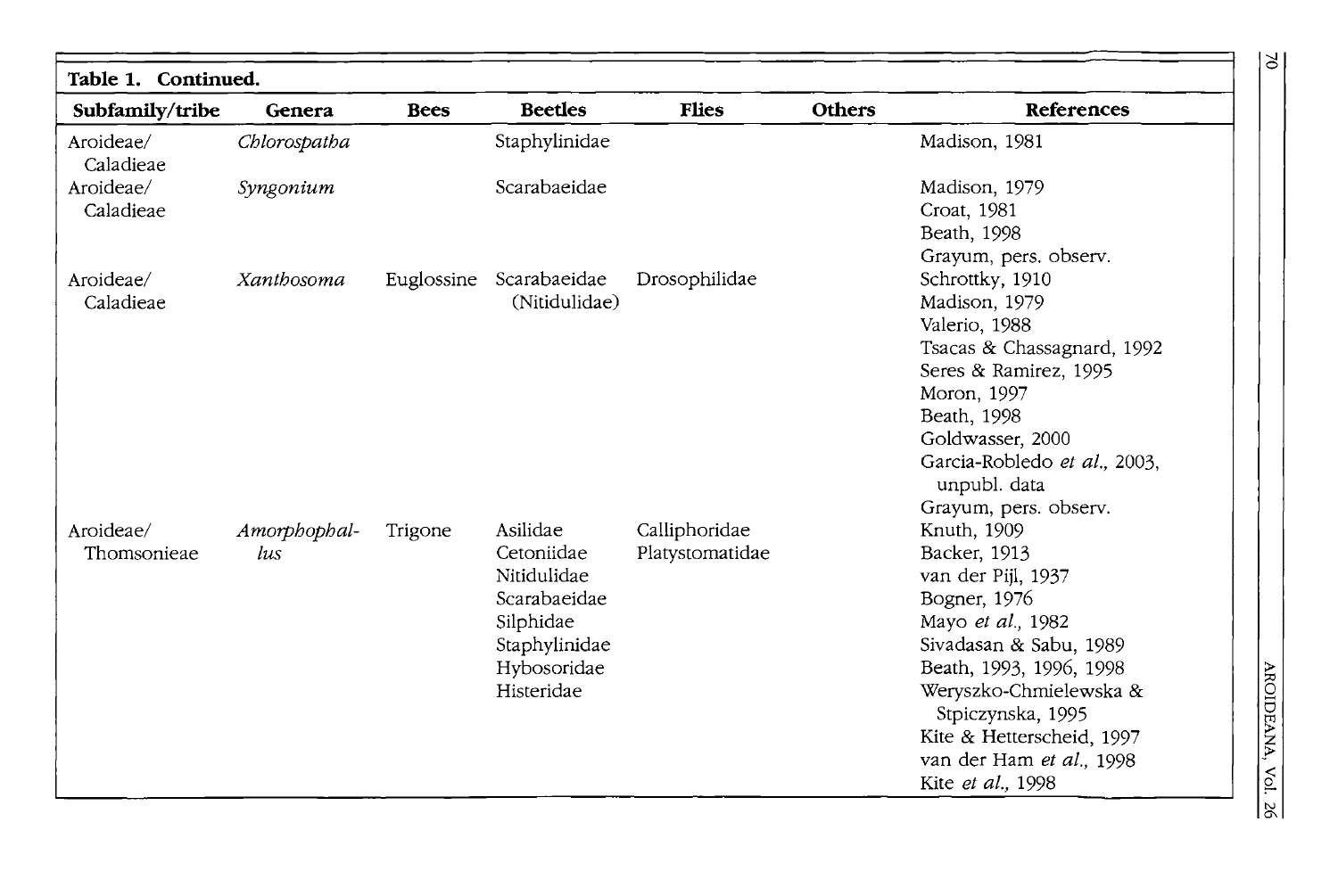M. GIBERNAU, 2003

. .

| Table 1. Continued.<br>Subfamily/tribe | Genera        | <b>Bees</b> | <b>Beetles</b> | <b>Flies</b>   | <b>Others</b> | <b>References</b>        |
|----------------------------------------|---------------|-------------|----------------|----------------|---------------|--------------------------|
| Aroideae/                              | Aglaonema     |             |                | Drosophilidae  |               | Yafuso & Okada, 1990     |
| Aglaonemateae                          |               |             |                |                |               | Sultana et al., 2002     |
| Aroideae/                              | Zantedeschia  |             | Scarabaeidae   |                |               | Letty, 1973              |
| Zantedeschieae                         |               |             | Scydmaenidae   |                |               | Singh et al., 1996       |
| Aroideae/                              | Anchomanes    | Trigone     | Nitidulidae    | Lonchaeidae    |               | Knecht, 1983             |
| Nephthytideae                          |               |             |                |                |               | Thompson & Rawlins, 1986 |
|                                        |               |             |                |                |               | Beath, 1993              |
| Aroideae/                              | Nephthytis    |             | Nitidulidae    | Drosophilidae  |               | Knecht, 1983             |
| Nephthytideae                          |               |             |                |                |               |                          |
| Aroideae/                              | Pseudobydros- |             | Scaphidiidae   | Choridae       |               | Bogner, 181              |
| Nephthytideae                          | me            |             | Staphylinidae  | Sphaeroceridae |               |                          |
| Aroideae/                              | Cercestis     |             | Nitidulidae    | Drosophilidae  |               | Knecht, 1983             |
| Culcasieae                             |               |             |                |                |               | Beath, 1993              |
| Aroideae/                              | Culcasia      |             | Nitidulidae    | Drosophilidae  |               | Knecht, 1983             |
| Culcasieae                             |               |             |                |                |               | Beath, 1993, 1998        |
| Aroideae/                              | Alocasia      |             | Nitidulidae    | Drosophilidae  |               | van der Pijl, 1933       |
| Colocasieae                            |               |             | Scarabaeidae   | Anthomyiidae   |               | Carson & Okada, 1982     |
|                                        |               |             | Staphylinidae  | Neurochaetidae |               | Honda-Yafuso, 1983       |
|                                        |               |             |                |                |               | Shaw & Cantrell, 1983    |
|                                        |               |             |                |                |               | Okada & Yafuso, 1989     |
|                                        |               |             |                |                |               | Vogel, 1990              |
|                                        |               |             |                |                |               | Yafuso & Okada, 1990     |
|                                        |               |             |                |                |               | Yafuso, 1993, 1994, 1999 |
|                                        |               |             |                |                |               | Miyake & Yafuso, 2003    |
| Aroideae/                              | Colocasia     |             |                | Drosophilidae  |               | Cleghorn, 1913           |
| Colocasieae                            |               |             |                |                |               | Carson & Okada, 1982     |
|                                        |               |             |                |                |               | Honda-Yafuso, 1983       |
|                                        |               |             |                |                |               | Yafuso & Okada, 1990     |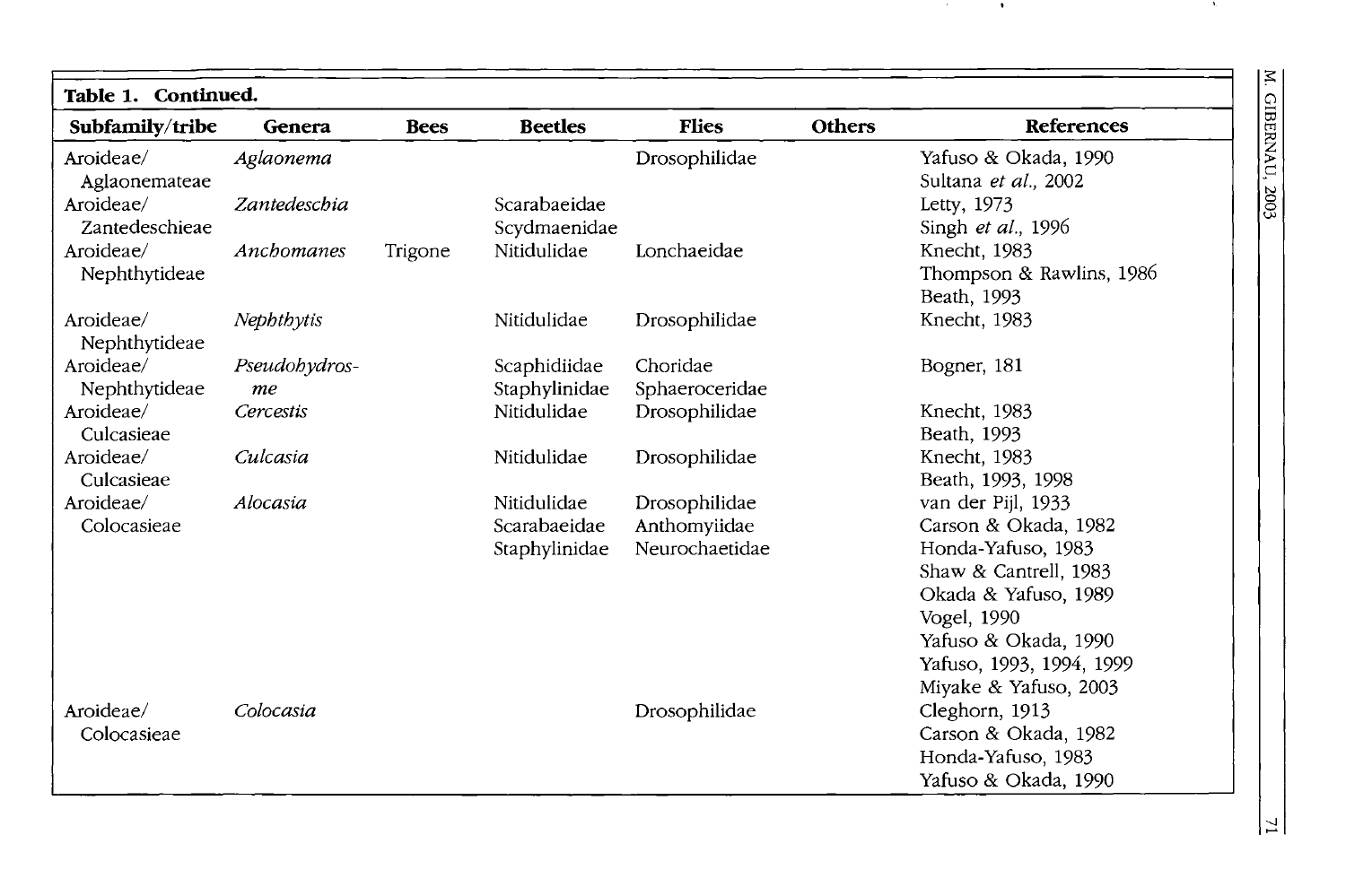| Table 1. Continued.         |              |             |                      |                                                                             |               |                                                                                                                                                            |
|-----------------------------|--------------|-------------|----------------------|-----------------------------------------------------------------------------|---------------|------------------------------------------------------------------------------------------------------------------------------------------------------------|
| Subfamily/tribe             | Genera       | <b>Bees</b> | <b>Beetles</b>       | <b>Flies</b>                                                                | <b>Others</b> | References                                                                                                                                                 |
| Aroideae/<br>Cryptocoryneae | Cryptocoryne |             |                      | Centro-<br>pogonidae<br>Ephydridae<br>Phoridae                              |               | Petch, 1928<br>McCann, 1943<br>Vogel, 1990                                                                                                                 |
| Aroideae/<br>Peltandreae    | Peltandra    |             |                      | Chloropidae<br>Syrphidae                                                    |               | Goldberg, 1941<br>Patt et al., 1995                                                                                                                        |
| Aroideae/<br>Arisamateae    | Arisaema     |             |                      | Sciaridae<br>Mycetophilidae<br>Dolichopodidae<br>Phoridae<br>Keroplatidae   | Thrips        | Barnes, 1934<br>Pijl van der, 1953<br>Vogel, 1978, 1990<br>Rust, 1980<br>Bierzychudek, 1981, 1982, 1984<br>Menzel & Martens, 1995<br>Vogel & Martens, 2000 |
| Aroideae/<br>Arisamateae    | Pinellia     |             |                      | "fungus gnat"<br>Cerato-<br>pogonidae                                       |               | Hubbard, 1895<br>Schmucker, 1925<br>Vogel in Jaeger, 1976<br>Vogel, 1990                                                                                   |
| Aroideae/<br>Arisareae      | Arisarum     |             |                      | Mycetophilidae<br>Sciaridae<br>Psychodidae<br>Chironomidae<br>Drosophilidae |               | Knuth, 1909<br>Vogel, 1978<br>Koach & Galil, 1986<br>Herrera, 1988                                                                                         |
| Aroideae/<br>Ambrosineae    | Ambrosina    |             |                      | "flies"                                                                     | Mites?        | Knuth, 1909<br>Killiam, 1929, 1933                                                                                                                         |
| Aroideae/<br>Pistieae       | Pistia       |             | "Curculio-<br>nids"? |                                                                             |               | da Silva, 1981                                                                                                                                             |
| Aroideae/<br>Areae          | Arum         |             |                      | Psychodidae<br>Centro-<br>pongonidae<br>Ceratopogonidae                     |               | Arcangeli, 1886a, 1886b <sup>1</sup><br>Gaye, 1885<br>Church, 1908                                                                                         |

 $|z|$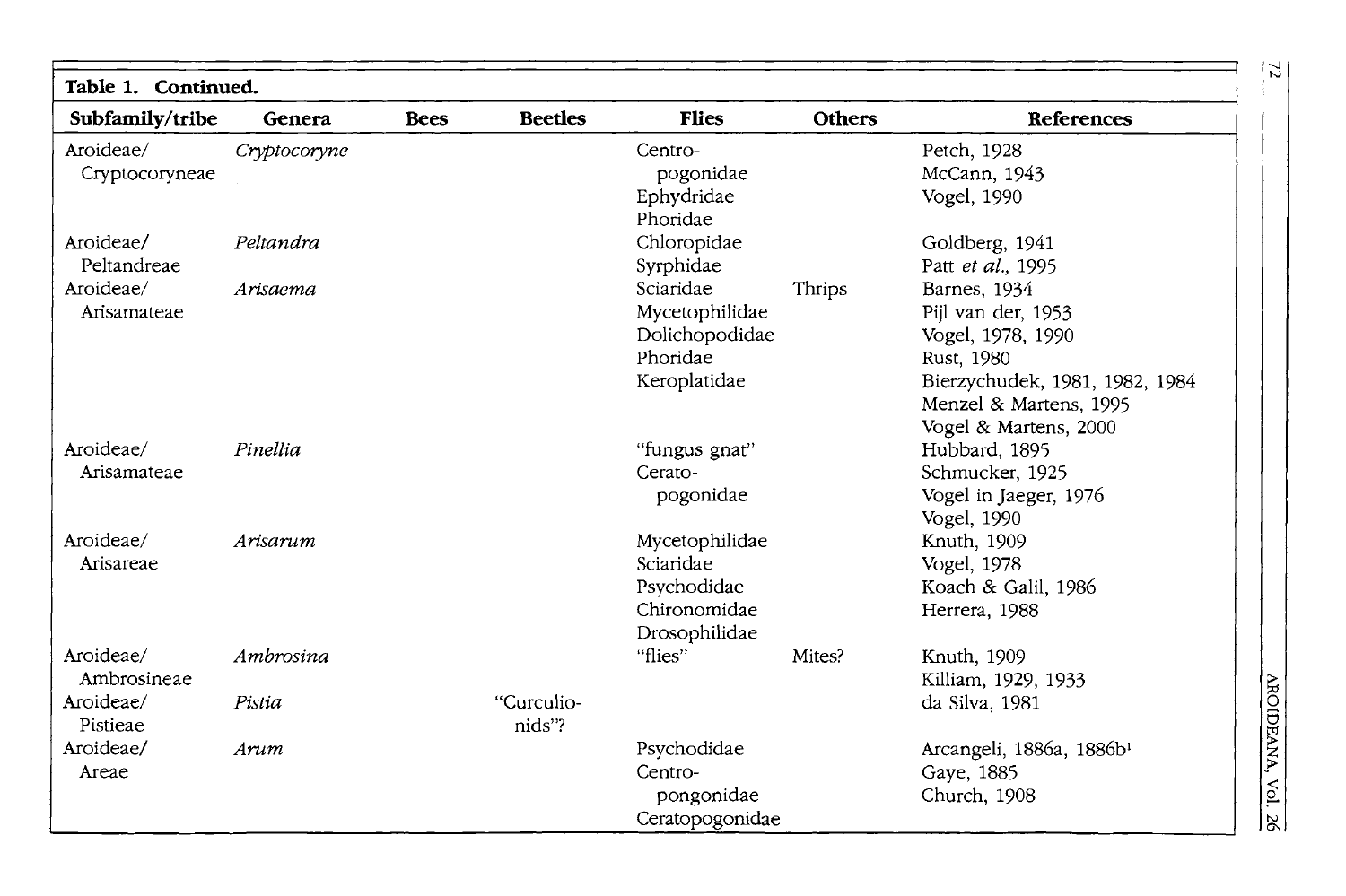$2003$ 

| Table 1. Continued. |        |             |                |                |               |                                   |
|---------------------|--------|-------------|----------------|----------------|---------------|-----------------------------------|
| Subfamily/tribe     | Genera | <b>Bees</b> | <b>Beetles</b> | <b>Flies</b>   | <b>Others</b> | References                        |
|                     |        |             |                | Sphaeroceridae |               | Knuth, 1909                       |
|                     |        |             |                | Sciaridae      |               | Schmucker, 1925                   |
|                     |        |             |                | Simuliidae     |               | Knoll, 1926, 1930                 |
|                     |        |             |                |                |               | Tonnoir, 1940                     |
|                     |        |             |                |                |               | Grensted, 1947                    |
|                     |        |             |                |                |               | Sowter, 1949                      |
|                     |        |             |                |                |               | Kullenberg, 1953                  |
|                     |        |             |                |                |               | Prime, 1954, 1960                 |
|                     |        |             |                |                |               | Lamb, 1956                        |
|                     |        |             |                |                |               | Dormer, 1960                      |
|                     |        |             |                |                |               | Braverman & Koach, 1982           |
|                     |        |             |                |                |               | Koach, 1985                       |
|                     |        |             |                |                |               | Papp & Rohacek, 1987              |
|                     |        |             |                |                |               | Withers, 1988                     |
|                     |        |             |                |                |               | Rohacek et al., 1990              |
|                     |        |             |                |                |               | Lack & Diaz, 1991                 |
|                     |        |             |                |                |               | Drummond & Hammond, 1991,<br>1993 |
|                     |        |             |                |                |               | Méndez & Obeso, 1992              |
|                     |        |             |                |                |               | Boyce, 1993                       |
|                     |        |             |                |                |               | Kite et al., 1998                 |
|                     |        |             |                |                |               | Jezek, 2002                       |
|                     |        |             |                |                |               | Diaz & Kite, 2002                 |
|                     |        |             |                |                |               | Albre et al., 2003                |
|                     |        |             |                |                |               | Drummond & Boorman, 2003          |
|                     |        |             |                |                |               | Koach & Galil, unpubl. data       |
|                     |        |             |                |                |               | Gibernau et al., unpubl. data     |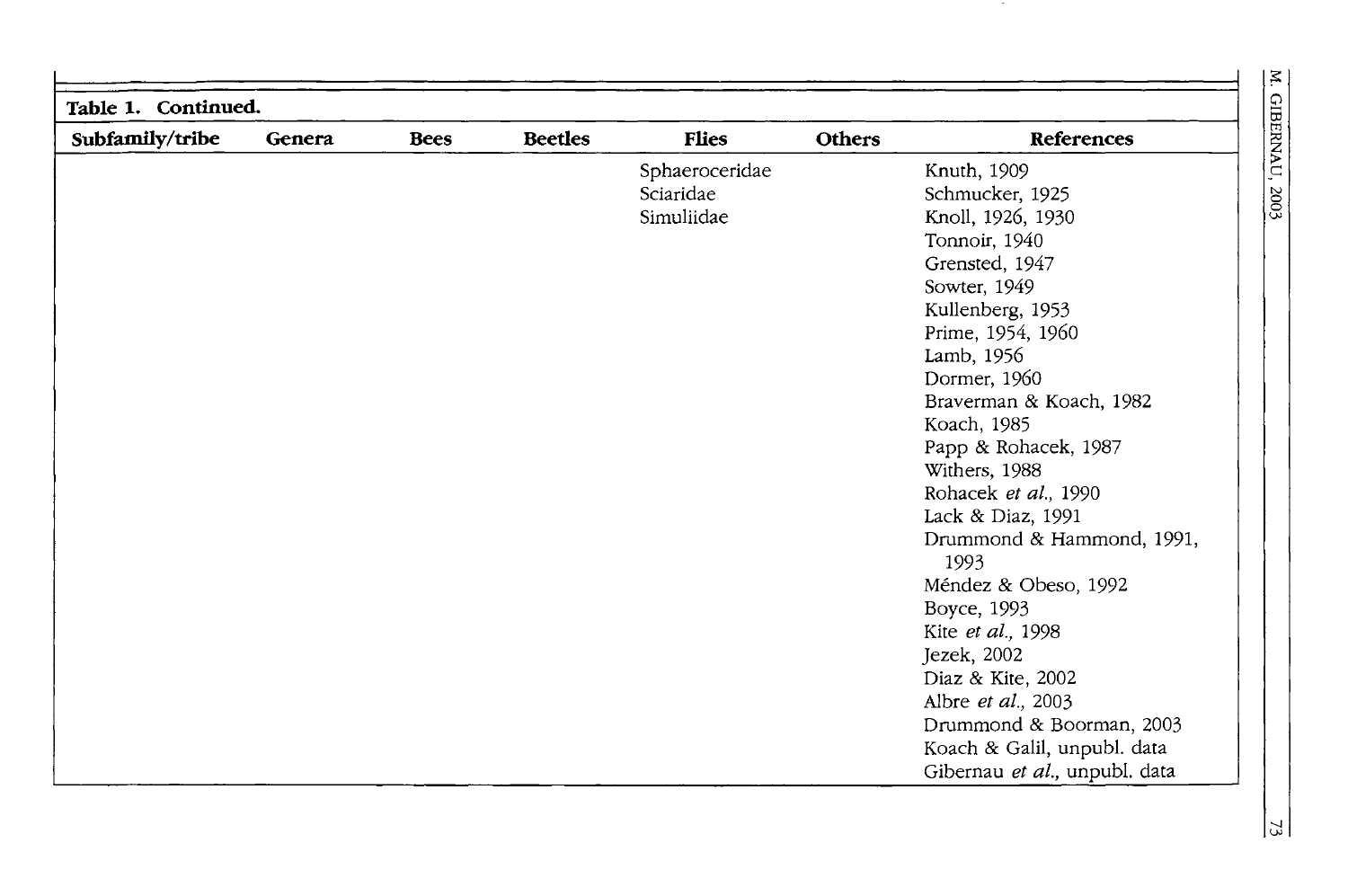| Table 1. Continued. |               |             |                                                         |                                                                                              |               |                                                                                                                                                                          |
|---------------------|---------------|-------------|---------------------------------------------------------|----------------------------------------------------------------------------------------------|---------------|--------------------------------------------------------------------------------------------------------------------------------------------------------------------------|
| Subfamily/tribe     | Genera        | <b>Bees</b> | <b>Beetles</b>                                          | <b>Flies</b>                                                                                 | <b>Others</b> | References                                                                                                                                                               |
| Aroideae/<br>Areae  | Biarum        |             | Scarabaeidae<br>Staphylinidae                           | Flies?<br>Sepsidae<br>Empididae<br>Drosophilidae                                             |               | Koach, 1985                                                                                                                                                              |
| Aroideae/<br>Areae  | Dracunculus   |             | Staphylinidae<br>Dermestidae<br>Histeridae<br>Sylphidae | Calliphoridae<br>Muscidae<br>Sarcophagidae                                                   |               | Arcangeli, 1886b, 1886c <sup>1</sup><br>Delpino, 1890a, 1890b<br>Knuth, 1909<br>Schmucker, 1930<br>Malvesin-Fabre, 1945<br>Boyce, 1986<br>Seymour & Schultze-Motel, 1999 |
| Aroideae/<br>Areae  | Eminium       |             | Scarabaeidae<br>Staphylinidae                           | Sphaeroceridae<br>Sepsidae<br>Ortidae<br>Muscidae<br>Ulidiidae<br>Heleomyzidae<br>Ephydridae |               | Koach, 1985<br>Pap & Rohacek, 1987                                                                                                                                       |
| Aroideae/<br>Areae  | Helicodiceros |             |                                                         | Calliphoridae                                                                                |               | Schnetzler, 1879<br>Stensmyr et al., 2002<br>Seymour et al., 2004<br>Gibernau et al., unpubl. data                                                                       |
| Aroideae/<br>Areae  | Sauromatum    |             | Scarabaeidae<br>Bruchidae                               | Sepsidae<br>Muscidae<br>Otitidae<br>Sarcophagidae<br>Calliphoridae                           |               | Dakwale & Bhatnagar, 1982, 1985                                                                                                                                          |

 $\overline{74}$ 

AROIDEANA, Vol. 26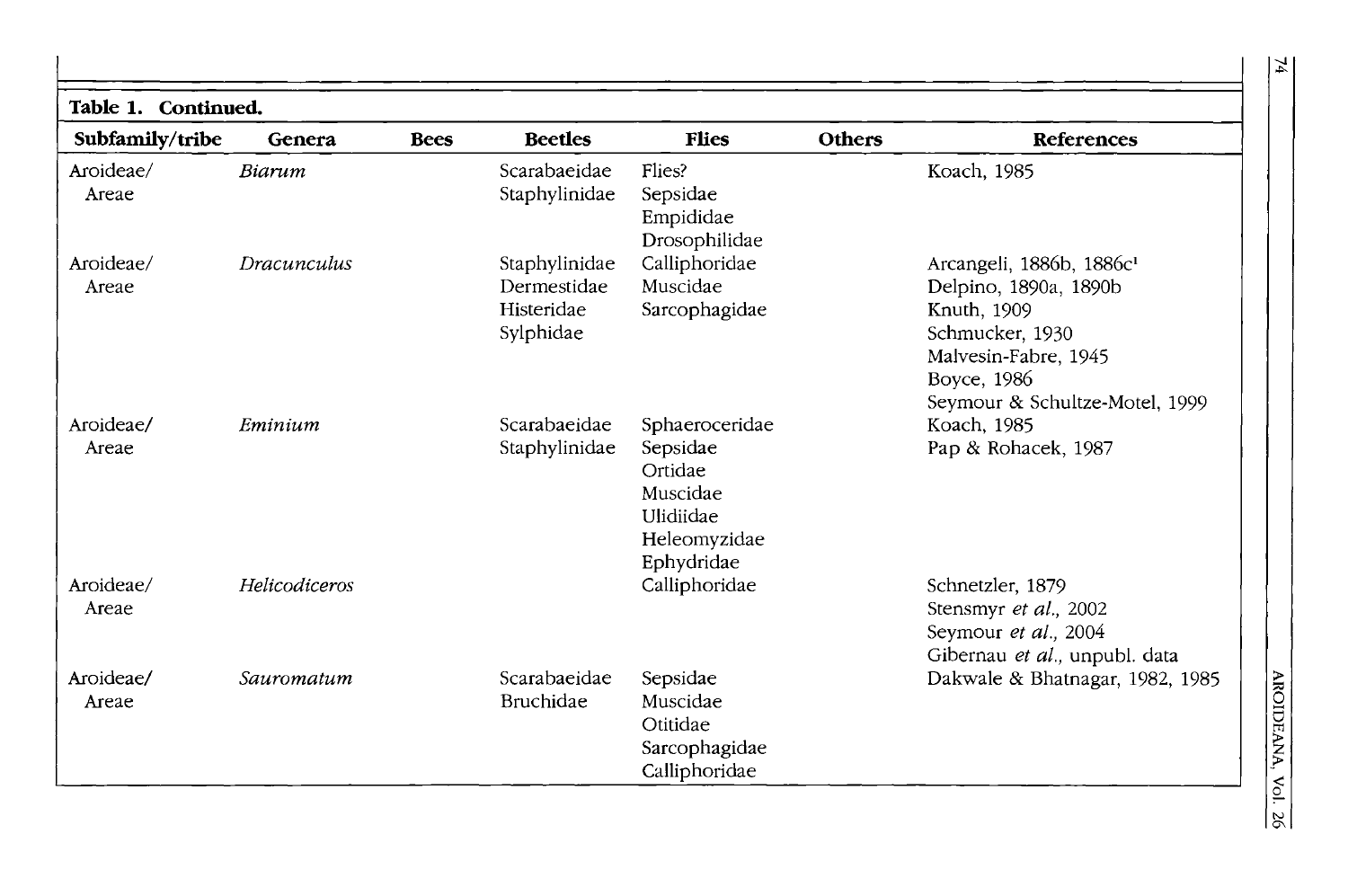| Table 1. Continued.              |              |      |                                                   |              |               |                                 |  |
|----------------------------------|--------------|------|---------------------------------------------------|--------------|---------------|---------------------------------|--|
| Subfamily/tribe                  | Genera       | Bees | <b>Beetles</b>                                    | <b>Flies</b> | <b>Others</b> | References                      |  |
| Aroideae/                        | Theriophonum |      |                                                   | Cerato-      |               | Dakwale & Bhatnagar, 1997       |  |
| Areae                            |              |      |                                                   | pogonidae    |               |                                 |  |
| Aroideae/                        | Typhonium    |      | Scarabaeidae                                      |              |               |                                 |  |
| Areae                            |              |      | Staphylinidae<br>Nitidulidae                      |              |               | Cleghorn, 1914<br>Banerji, 1947 |  |
|                                  |              |      |                                                   |              |               | van der Pijl, 1953              |  |
|                                  |              |      | Ptiliidae                                         |              |               | Monteith, 1973                  |  |
|                                  |              |      | Scydmaenidae                                      |              |               |                                 |  |
| Arcangeli's papers were first pi |              |      | ublished in 1883 but they were reprinted in 1886. |              |               |                                 |  |
|                                  |              |      |                                                   |              |               |                                 |  |

Third, in several cases only one or a small number of species of a given genus has been documented. Thus a generalization about the pollination of the whole genus from the reports now available becomes hazardous and may in fact hide the existence of a greater diversity in insect-aroid interactions.

The histogram (Fig. 1) represents the number of references available on pollinators for the aroid genera. As mentioned before, for most of the aroid genera (56), there are no records of the pollinators (i.e. the top left bar). Most of the documented genera (59%) are only documented by one, two or three references (13 with one reference, nine with two, five with three and so on). The genera actually named on the graph are those with the highest number of references about their pollinators. For example, three genera, *Xanthosoma, Dir::ffenbachia* and *A!ocasia,* each have 10 references dealing with their visitors/pollinators. The genus *Arum* is the most documented with 31 known references.

# **DISCUSSION**

Amazingly in spite of their "unique" and very constant inflorescence design, aroids have developed pollination relationship with a great diversity of insects: bees, beetles and flies (Bown, 2000). Even vertebrates, e.g. hummingbirds, have recently been mentioned (Kraemer & Schmitt, 1999).

# **Inflorescence Evolutionary Trends**

Aroids have a characteristic inflorescence made up of a spadix and a spathe, and all the inflorescence morphologies observed in aroids can be seen as variations around this same theme (Bown, 2000). From a pollination point of view, there are two main inflorescence evolutions:

1) Evolution of unisexual flowers that has allowed the secondary development of sterile flowers and then floral function specialisation (barrier, odor emission, thermogenesis, food-reward, .. .). On the contrary, in species with bisexual flowers, all the flowers have the same functions and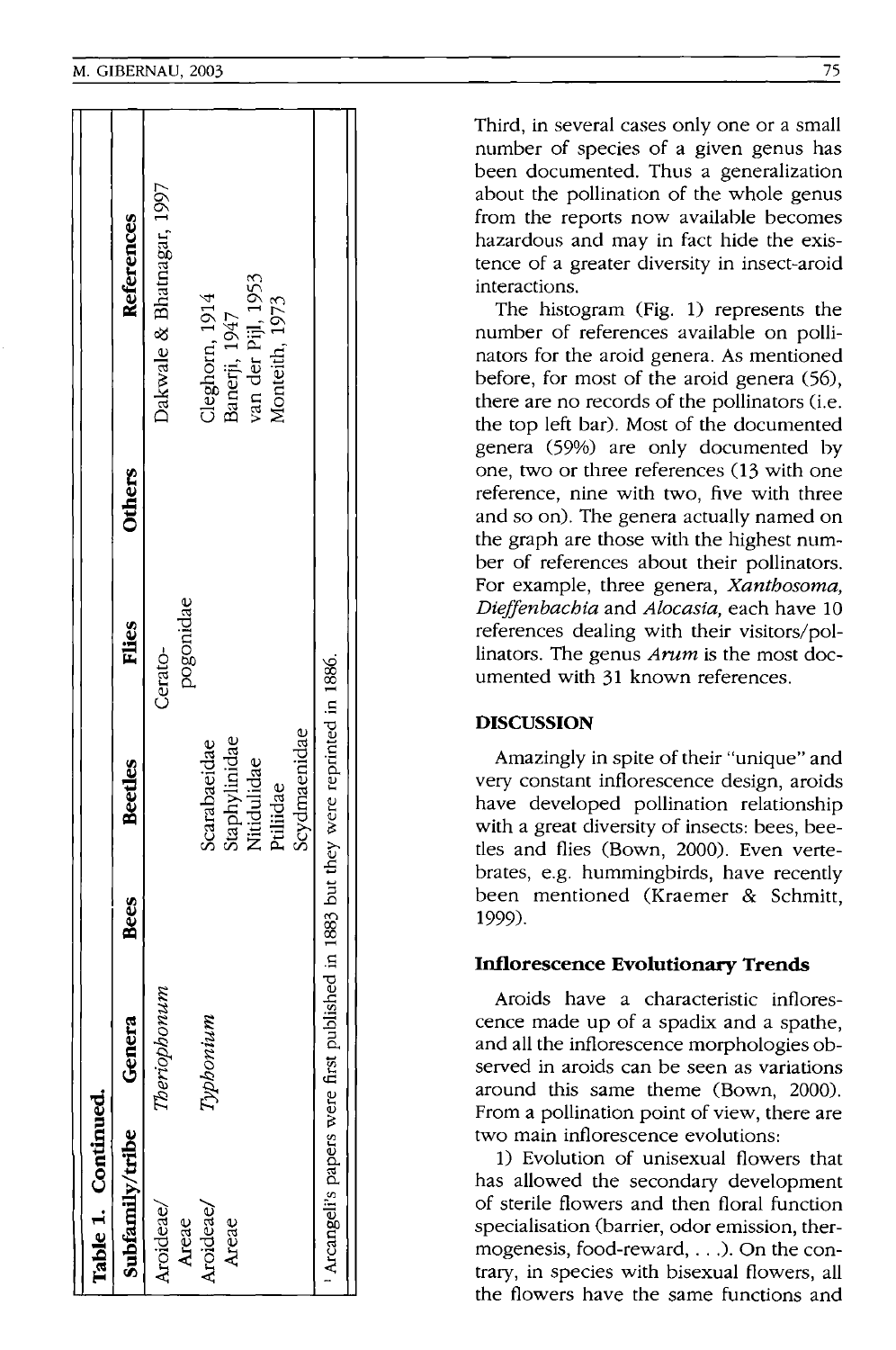

Fig. 1. Distribution of pollination studies through the Araceae

participate to all the "functions" from pollinator attraction to seed fertilisation through pollen dispersion.

2) Development of an enclosing spathe with secondary appearance of a constriction allowing the capture of insects in contact with the flowers. Consequently, the relationship with the pollinators has evolved from a "two-phases" interaction to a "one-phase" interaction (Meeuse, 1978). In species lacking a floral chamber, pollinators cannot "stay" or be captured near the flowers, they have to come and depart repeatedly. Thus one attraction phase is necessary during the female phase to attract pollen vectors and achieve ovule fertilisation. A second attraction phase is needed later during the male phase to ensure pollen collection and its dispersion.

In aroids with exposed inflorescences and long anthesis, the inflorescence "needs" to attract (e.g. with odour and heat production) the pollinators every day of anthesis. In species with a floral chamber, once pollinators have been attracted during the female stage, they are then kept within the floral chamber by trap mechanisms or rewards (shelter from light, food, sexual partners, ...) until the end of the anthesis (e.g. pollen release) hours or a few days later.

# **Three Types of Interactions**

As in all pollination systems, pollinators visit flowers looking for a resource. It can be an alimentary resource (nectar, pollen, floral parts, ...) or a "reproductive resource" (mating, laying site). Flowers in return have developed adaptations to transform this pollinator behaviour (e.g. resource seeking) into a "pollinating act", and thus ensure their reproduction. One interesting point is that not a single aroid species is known to offer nectar as a reward (Schwerdtfeger et al., 2002). Nectar, a high-energy supply, is not produced in Araceae and the stigmatic exudate (i.e. fluid) is supposedly a poor substitute from the energetic point of view. Stigmate exudates may have been the first type of nectar in flowering plants and occur in many primitive flowering plants (Lloyd & Wells, 1992).

From the flower-pollinator interaction point of view, three situations exist in Araceae.

1) "classical" flower-pollinator interaction. The inflorescence doesn't play any role in the pollinator reproduction. The pollinator visits the inflorescence looking for a resource (stigmatic fluid, pollen) achieving thereby the pollination (e.g. Symplocarpus, Calla, some Anthurium).

76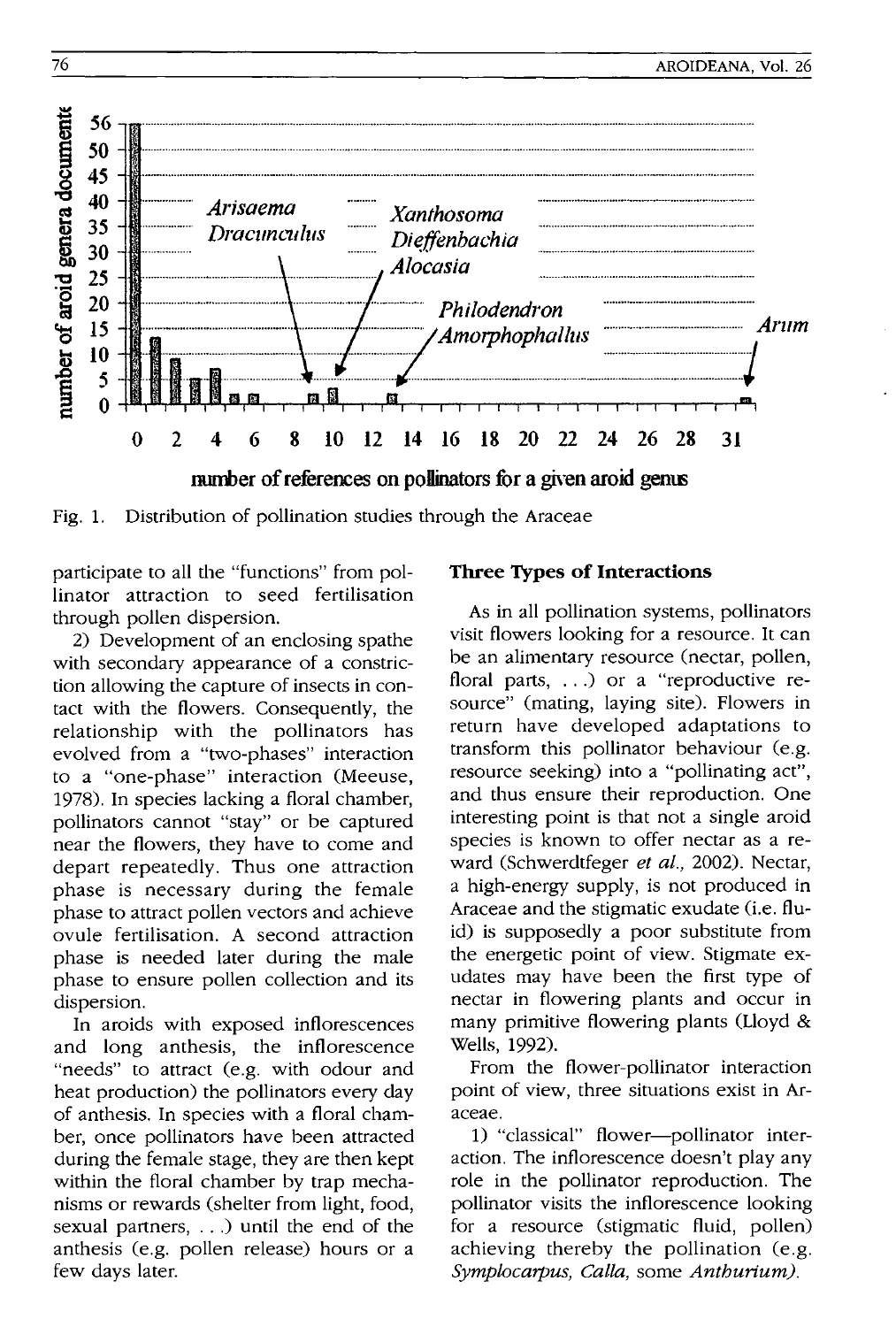2) The inflorescence becomes part of the reproductive cycle of the pollinator. Insects visit Araceae inflorescences not only for food rewards (stigmatic fluid, pollen or floral tissue) but also to meet sexual congeners, achieve copulations and sometimes lay their eggs (e.g. *Philodendron, Dieffenbachia, Peltandra, Colocasia).* 

3) The inflorescence dupes the pollinators by mimicking the laying site of the pollinator (faeces, mushrooms, dead animal, ... ). Hence, the insects visit the inflorescence in order to complete their reproductive cycle. Through this deceptive attraction, the insects achieve pollination but without actually receiving any reward (e.g. *Arum, Helicodiceros).* 

One can think of a fourth situation in which the pollinator dupes the flower, taking the resource but not achieving pollination. A well-known example is nectar thieving by bees or bumblebees and even birds. Such interaction exists in about 14 plant families although in some instances pollination is after all achieved (reviewed in Maloof & Inouye, 2000). Interestingly, flower exploitation by pollinators is not documented in Araceae, but this does not mean that it does not exist in this family. Further studies are needed to look for its existence or to argue why flower exploitation by pollinator has not evolved within Araceae.

## **Observations in Natural/Introduced Populations**

Observations and experiments in natural populations are very important since the results will inform us on the "normal" reproductive biology of a given species.

On the other hand, if observations and experiments on introduced populations appear artificial or secondary at first, such results can also be very interesting even if they need different kinds of interpretation. Knowing how an aroid is pollinated and reproduces outside its natural distribution range allows an understanding of how a species can adapt to new habitats with a different pollinating fauna. For example *Arum concinnatum* growing in Crete is

visited by flies (Sphaeroceridae) and beetles (Staphylinidae) associated with faeces while in England it attracts the same (female) midges *(Psychoda:* Psychodidae and *Smittia:* Chironomidae) as the two local *Arum: A. maculatum* and *A. italicum*  (Drummond & Hammond, 1993; Diaz & Kite, 2002). Some species may change their reproductive strategy, favouring vegetative over sexual reproduction when pollinators are lacking, and may potentially become invasive like *Zantedeschia* in some humid habitats of La Reunion.

In conclusion, I encourage you to have a look inside the inflorescence for insects next time you see an aroid in bloom and, for people who have observations and experimental results, to publish them in order to document a domain still poorly known for Araceae.

#### **ACKNOWLEDGMENTS**

I wish to thank Derek Burch and Thomas Croat for constructive comments and corrections on the manuscript.

#### **liTERATURE CITED**

- Albre ]., A. Quilichini & M. Gibernau. 2003. Pollination ecology of *Arum italicum*  (Araceae). *Bot.* ]. *Linn. Soc. 141:205-* 214.
- Arcangeli, G. 1886a. Osservazioni sulla fioritura dell' *Arum pictum* L. *Ric. Lav. Inst. Bot. Real. Univ. Pisa 1:108-109.*
- 1886b. Osservazioni sull'impollinazione in alcune Aracee. *Ric. Lav. Inst. Bot. Real. Univ. Pisa 1:*  29-53.
- ---. 1886c. Sopra la fioritura del *Dracunculus crinitus* Schott. *Ric. Lav. Inst. Bot. Real. Univ. Pisa 1:57-59.*
- ---. 1890. Altre osservazioni suI *Dracunculus vulgaris* (L.) Schott e suI suo processo d'impollinazione. *Malphigia 4:*  254-261.
- Banerji, 1. 1947. Life history of *Typbonium trilobatum* Schott. *Proc. Nat. Inst. Sci India 13:207-230.*
- Backer, C. A. 1913. Het slangenblad **I,** II. *Trap. Natuur2:165-168; 177-179.*
- Barnes, E. 1934. Some observations on the genus *Arisaema* on the Nilgiri hills,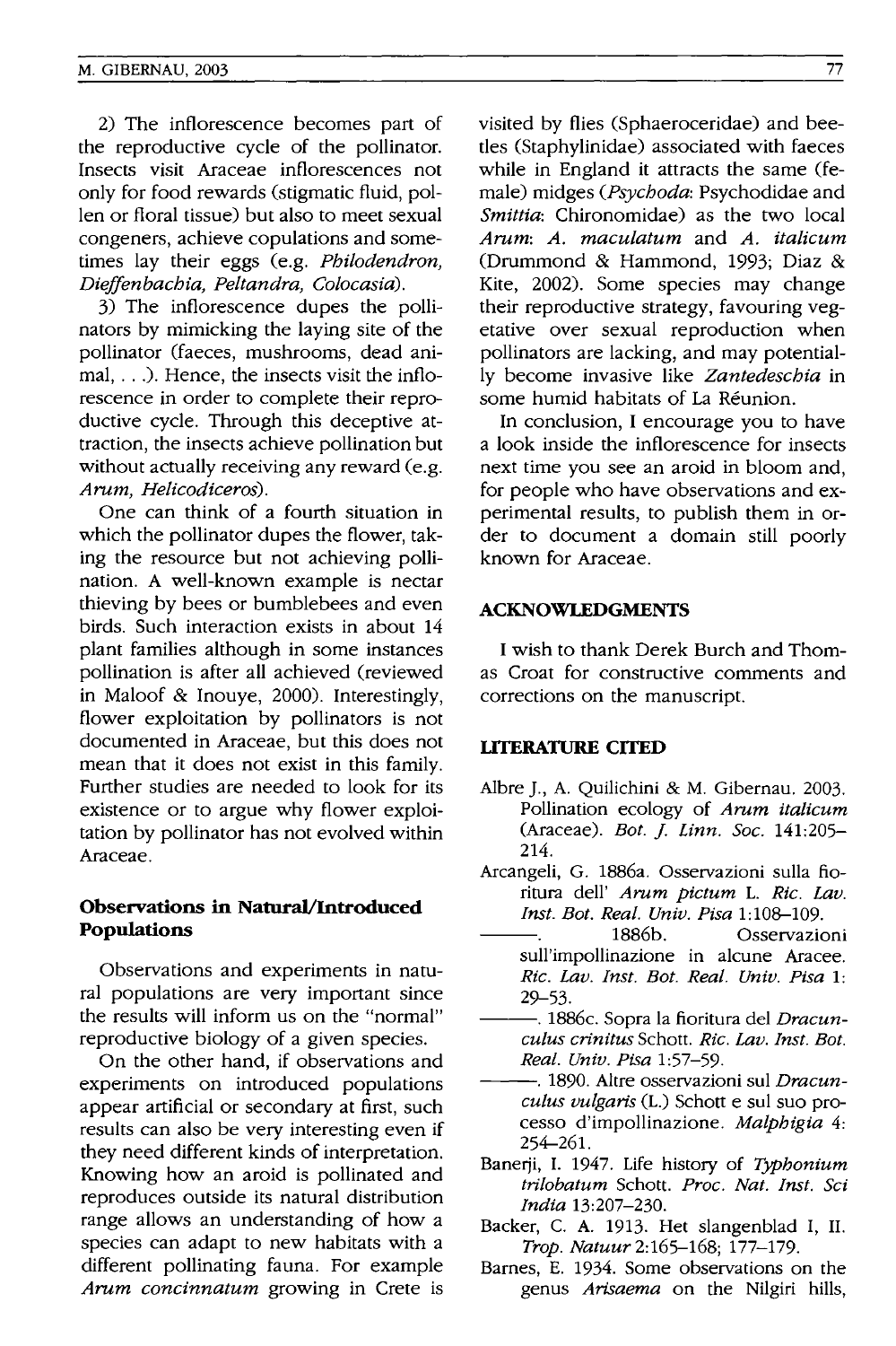South India. *J. Bombay Nat. Hist. Soc.* 37:629-639.

- Bawa, K. S. & J. H. Beach. 1981. Evolution of sexual systems in flowering plants. *Ann. Missouri Bot. Gard. 68:254-274.*
- Beach, J. H. 1982. Beetle pollination of *Cyclanthus bipartitus* (Cyclanthaceae). *Am.* j. *Bot.* 69: 1074-108l.
- Beath, D. N. 1993. Biology of forest Araceae in Ghana. Unpub. PhD Thesis, University of Aberdeen, UK. 274pp.
	- ---. 1996. Pollination of *Amorphophallus johnsonii* (Araceae) by carrion beetles *(Phaeochrous amplus)* in a Ghanaian rain forest. j. *Trop. EcoI12:409-418.*
- --. 1998. Pollination ecology of the Ar-<br>aceae. Web page. www.aroid.org/ aceae. *Web page:* www.aroid.org/ pollination/beath/index.html.
- ---. 1999. Dynastine scarab beetle pollination in *Dieffenbachia longispatha*  (Araceae) on Barro Colorado Island (Panama) compared with La Selva biological station (Costa Rica). *Aroideana*  22:63-7l.
- Bierzychudek, P. 1981. Pollinator limitation of plant reproductive effort. *Am. Nat.*  117:838-840.
- -. 1982. The demography of Jack-inthe-pulpit, a forest perennial that changes sex. *Ecol. Monogr.* 52:335-35l.
	- --. 1984. Determinants of gender in Jack-in-the-pulpit: the influence of plant size and reproductive history. *Oecologia*  65:14-18.
- Bogner, J. 1976. *Amorphophallus maculatum*  NE Br. *Palmengarten 40:83-86.*
- ---. 1981. *Pseudohydrosme gabunensis*  Engl. *Aroideana 4:31-37.*
- Bown, D. 2000. *Aroids. Plants of the Anlm Family.* Timber Press, Portland, Oregon, USA. 392 pp.
- Boyce, P. 1993. *The Cenus Arum.* London, The Royal Botanic Gardens, Kew. 196 pp.
- Braverman, Y. & Y. Koach. 1982. Culicoides species found in the inflorescences of *Arum elongatum* in Israel. *Mosquito News 42:516-517.*
- Camazine, S. & K. J. Niklas. 1984. Aerobiology of *Symplocarpus foetidus:* interactions between the spathe and spadix. *Am.* j. *Bot. 71:843-850.*
- Carson, H. L. & T. Okada. 1980. Drosophilidae associated with flowers in Papua New Guinea. 1. *Colocasia esculenta. Kontyu 47:15-29.*

-. 1982. Ecology and evolution of flow-

er-breeding pomace flies of New Guinea (Diptera: Drosophilidae). *Entomol. Gener.8:13-16.* 

- Chuah, C. H., L. E. Ooi & S. H. Goh. 1996. New male fruit fly attractants from spadix of *Spathiphyllum cannaefolium(Ar*aceae). *Bioch. Syst.* & *Bcol. 24:189-193.*
- Church, A. H. 1908. *Types of Floral Mechanism: A Selection of Diagrams and Descriptions of Common Flowers Arranged as an Introduction to the Systematic Study qf Angiosperms.* Clarendon Press, Oxford.
- Cleghorn, M. L. 1913. Notes on the pollination of *Colocasia antiquorum. ]* & *Proc. Asiat. Soc. Bengal* 9:313-315.
- ---. 1914. A note on the floral mechanism of *Typhonium trilobatum.* j. & *Proc. Asiat. Soc. Bengal* 10:421-424.
- Croat, T. B. 1980. Flowering behavior of the neotropical genus *Anthurium* (Araceae). *Am.* j. *Bot. 67:888-904.*
- ---. 1981. A revision of *Syngonium* (Araceae). *Ann. Missouri Bot. Card. 68:*  565-65l. See also the web page: www.aroid/org/genera/syngonium/ index.htm
- ---. 1997. A revision of *Philodendron*  subgenus Philodendron (Araceae) for Mexico and Central America. *Ann. Missouri Bot. Card.* 84:311-704.
- ---. 2000. History and current status of systematic research with Araceae. web page: www.aroid.org/literature/croat/ history *Ihistory* \_contents. html.
- Dakwale, S. R. & S. Bhatnagar. 1982. *Sauromatum guttatum* (Schott.) a fly catcher and sampler aroid. *Curr. Sci.* 51:1076-1077.
- Dakwale, S. R. & S. Bhatnagar. 1985. Insecttrapping behaviour and diel periodicity in *Sauromatum guttatum* Schott (Araceae). *Curr. Sci.* 54:699-702.
- -. 1997. Midge-trapping behaviour and floral biology of *Theriophonum crena*tum Blume. Rumph. (Araceae). Curr. Sci. 797:606-608.
- Delpino, F. 1890a. Sulla impollinazione *dell'Arum dracunculus. Malphigia* III: 385-395.
	- ---. 1890b. Ancora sulla impollinazione del draconcolo. *Malphigia* IV:134-135.
- Diaz, A. & G. C. Kite. 2002. A comparison of the pollination ecology of *Arum maculatum* and *A. italicum* in England. *Watsonia* 24:171-18l.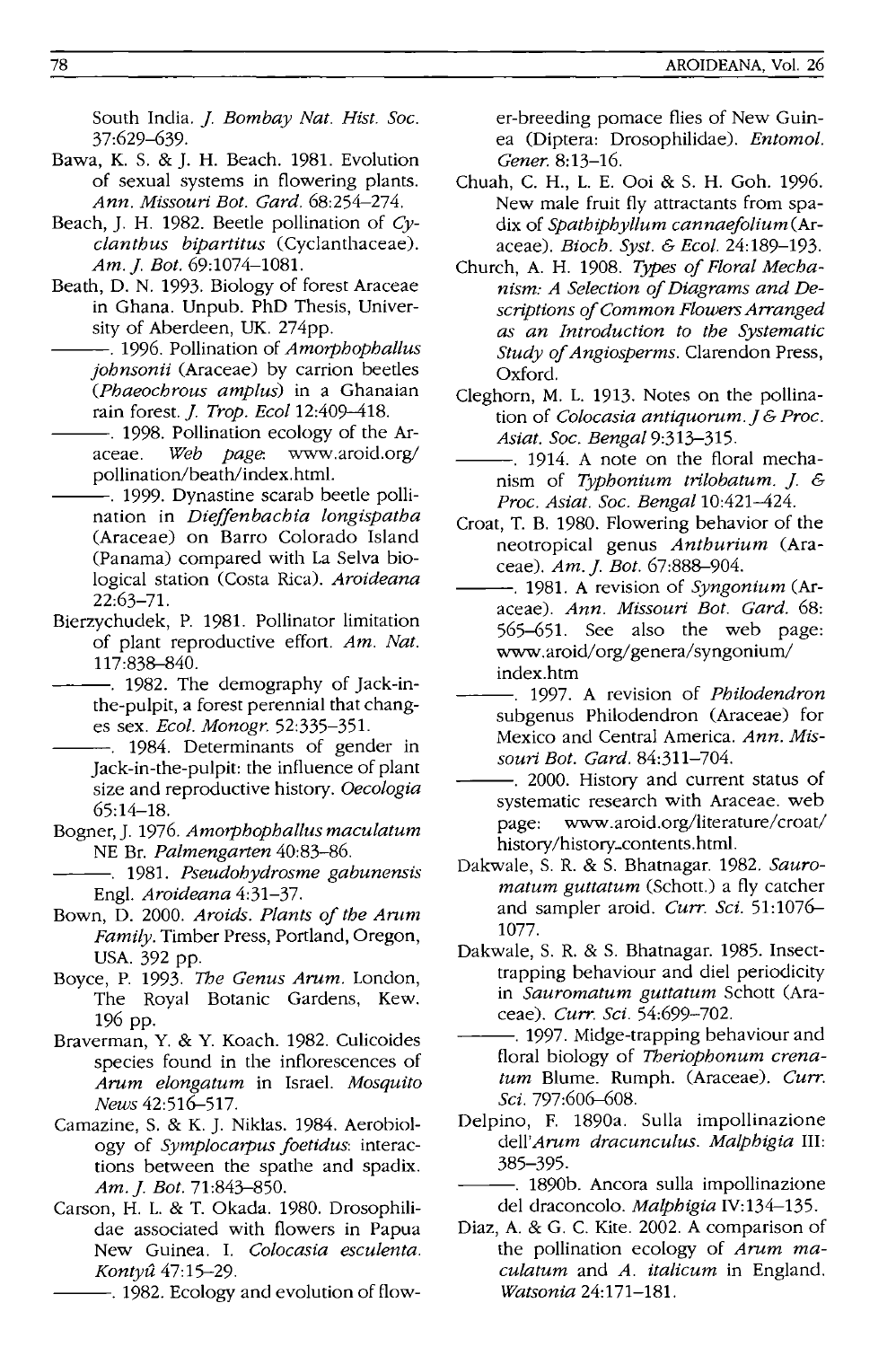- Dormer, K. J. 1960. The truth about pollination in *Arnm. New Phytol. 59:298-301.*
- Drummond, D. C. & P. M. Hammond. 1991. Insects visiting *Arnm dioscoridis* Sm. and *A. orientale* M. Bieb. *Entomol. Month. Mag. 127:151-156.* 
	- ---. 1993. Insects visiting *Arnm creticum*  Boiss. & Heldr., *A. concinnatum* Schott and *A. purpureospathum* Boyce. *Entomol. Month. Mag. 129:245-251.*
- Drummond, D. C. & J. Boorman. 2003. Further records of some *Arnm* species and their insect visitors. *Entomol. Month. Mag. 139:163-166.*
- Fridlender, A. 1999. Observations sur la biologie de *l'Arnm cylindraceum* Gasp. (Araceae) en Corse. *Acta Bot. Gall.* 146: 297-309.
- -. 2000. Répartition, écologie et conservation de l'Arum mange-mouches *Helicodiceros muscivorus* (L. fil.) Engler (Araceae) en Corse. *Webbia 55:7-35.*
- Garcia-Robledo, c., G. Kattan, C. Murcia & P. Quintero. 2003. Beetle pollination of *Xanthosoma* sp (Araceae) in an Andean cloud forest in Colombia.]. *Trop. Beol.*  (Accepted).
- Gaye, S. 1885. Some facts about Arums. *Middl. Nat. 8:301-305.*
- Gibernau, M. & D. Barabé. 2002. Pollination ecology of *Philodendron squamiferum* (Araceae). *Can. j. Bot 80:316-320.*
- Gibernau, M., D. Barabe & D. Labat. 2000. Flowering and pollination of *Philodendron melinonii* (Araceae) in French Guiana. *Plant Bioi. 2:331-334.*
- Gibernau, M., D. Barabé, P. Cerdan & A. Dejean. 1999. Beetle pollination of *Philodendron solimoesense* (Araceae) in French Guiana. *Int.]. Piant Sci. 160:1135-* 1143. see also the web page: www/ aroid.org/pollination/gibernau/index. html
- Gibernau, M., J. Albre, A. Dejean & D. Barabe. 2002. Seed predation in *Philodendron solimoesense* (Araceae) by chalcid wasps (Hymenoptera). *Int. j. Plant Sci.*  163:1017-1023.
- Gibernau, M., D. Barabé, D. Labat, P. Cerdan & A. Dejean. 2003. Reproductive biology of *Montrichardia arborescens* (Araceae) in French Guiana. *j. Trop. Beol.*  19:103-107.
- Goldberg, B. 1941. Life history of *Pettandra virginica. Bot. Gaz. 102:641-662.*
- Goldwasser, L. 2000. Scarab beetles, elephant ear *(Xanthosoma robustum)* and

their associates, pp. 268-271 *In* N. M. Natkarni & N. T. Wheelwright (eds.), *Monteverde-Ecology* & *conservation of a tropical cloud forest.* Oxford University Press, Oxford.

- Gottsberger, G. & A. Amaral Jr. 1984. Pollination strategies in Brazilian *Philodendron* species. *Berich. Deustch. Bot. Ges.*  97:391-410.
- Gottsberger, G. & I. Silberbauer-Gottsberger. 1991. Olfactory and visual attraction of *Erioscelis emarginata* (Cyclocephalini, Dynastinae) to the inflorescences of *Philodendron selloum* (Araceae). *Biotropica 23:23-28.*
- Grayum, M. H. 1984. Palynology and phylogeny of the Araceae. Botany Ph.D. Dissertation, University of Massachusetts, Amherst.
- -. 1986. Correlations between pollination biology and pollen morphology in the Araceae, with some implications for angiosperm evolution, pp. 313-327 *In* I. K. Ferguson & S. Blackmore (eds.), *Pollen and Spores; Form and Function.* Elsevier Press, London.
- -. 1990. Evolution and phylogeny of the Araceae. *Ann. Missouri Bot. Gard.*  77:628-697.
- ---. 1996. Revision of *Philodendron* subgenus *Pteromischum* (Araceae) for Pacific and Caribbean tropical America. *Syst. Bot. Monogr. 47:1-233.*
- Grensted, L. W. 1947. Diptera in the spathes of *Arnm maculatum* L. *Entomot. Month. Mag. 83:1-3.*
- Grimaldi, D. & J. Jaenike. 1983. The diptera breeding on skunk cabbage, *Symplocarpus foetidus* (Araceae). *New York Entomol. Soc. 91:83-89.*
- Herrera, J. 1988. Reproduccion sexual y multiplicacion vegetativa en Arisarum si*morrhinum* Durieu (Araceae). *Lagascalia 15:25-41.*
- Hesse, M. 1980. Entwicklungsgeschichte und ultrastruktur von pollenkitt and exine bei nahe verwandten entomophilen und anemophilen Angiospermsippen der Alismataceae, Liliaceae, Juncaceae, Cyperaceae, Poaceae und Araceae. *Plant Syst.* Evol~ *134:229-267.*
- Honda-Yafuso, M. 1983. Interspecific relationship between synhospitalic *Drosophilella* species (Diptera, Drosophilidae) inhabiting *Alocasia odora* on Okinawa Is., Japan. *Kontyu 51:520-527.*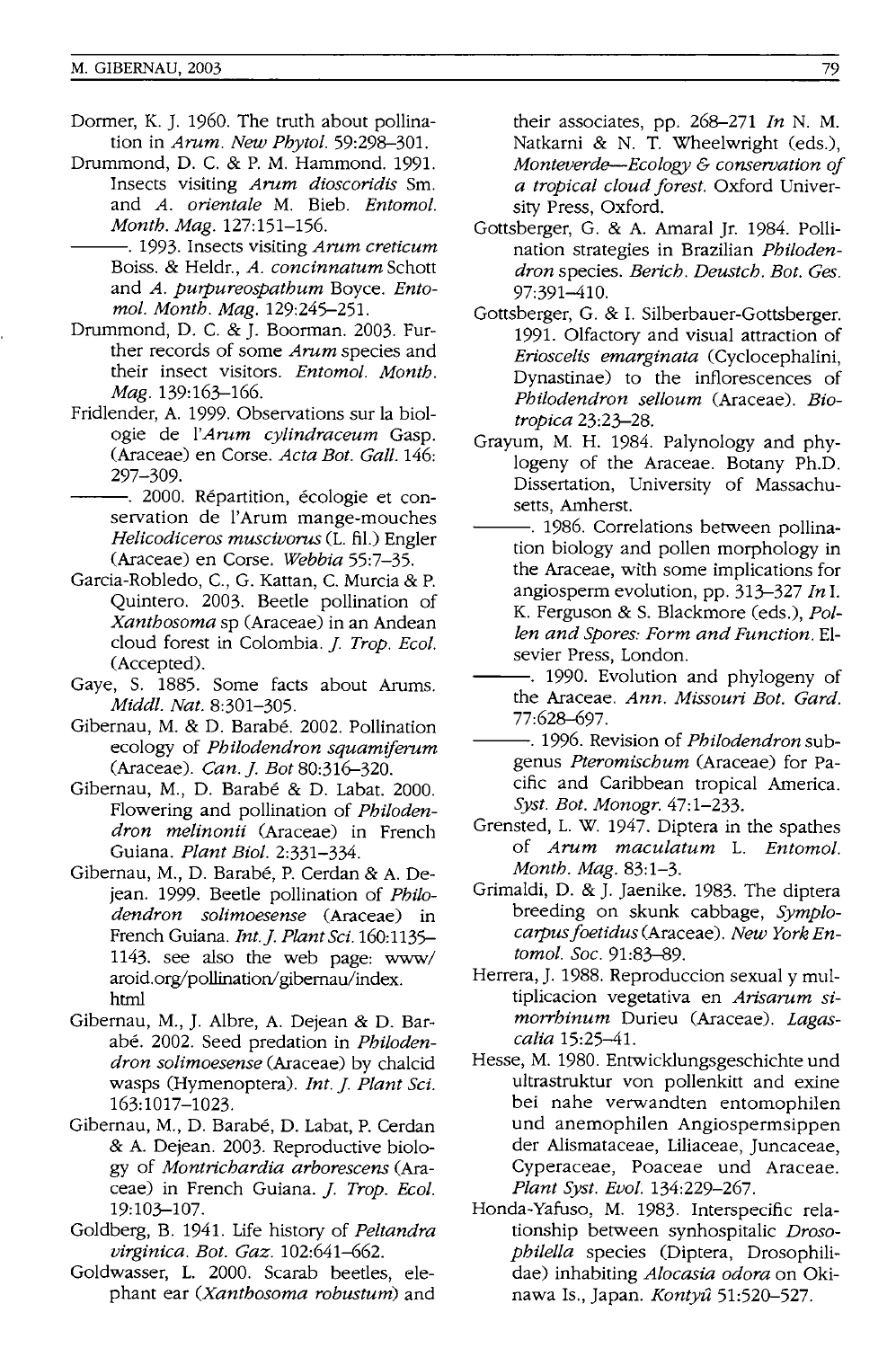- Hubbard, H. G. 1895. Insect fertilization of an aroid plant. *Insect Life 7:340-345.*
- Jaeger, P. 1976. Les rapports mutuels entre fleurs et insectes, pp. 677-698 *In* P. P. Grasse (ed.), *Traite de Zoologie--Anatom ie, Systematique, Biologie,* Tome VIII-Fascicule IV. Masson, Paris.
- Jezek, J. 2002. The first account of slovenian moth flies (Psychodidae, Diptera). *J. Nat. Mus., Nat. Hist. Ser. 171:31-175.*
- Killian, C. 1929. Développement et biologie de *l'Ambrosinia Bassii* 1. *Bull. Soc. Hist. Nat. Afr. Nord 20:257-278.*
- -. 1933. Développement, biologie et répartition de l'Ambrosinia Bassii L. *Bull. Soc. Hist. Nat. Afr. Nord 24:259-* 294.
- Kite, G. C. & W. 1. A. Hetterscheid. 1997. Inflorescence odours of *Amorphophal-Ius* and *Pseudodracontium* (Araceae). *Phytochem. 46:71-75.*
- Kite, G. C., W. 1. A. Hetterscheid, M.J. Lewis, P. C. Boyce, J. Ollerton, E. Cocklin, A. Diaz & M. S. J. Simmonds. 1998. Inflorescence odours and pollinators of *Arum* and *Amorphophallus,* pp. 295- *315 In* S. J. Owens & P. J. Rudall (eds.), *Reproductive Biology.* Royal Botanical Gardens, Kew.
- Knecht, M. 1983. Aracées de Côte d'Ivoire-Contribution à l'étude biosystématique des représentants d'Ara-cées de la Côte d'Ivoire. *Phanerogamarum Monographiae--Tom.* XVII. Cramer, Vaduz, 290p.
- Knoll, F. 1926. Die Arum-Blütenstände and ihre besucher (Insekten und Blumen IV). *Abh. Zool.-Botan. Ges. Wien* 12: 381-481.
- -. 1930. Uber Pollenkitt und Bestaubungsart. Z. *Bot. 23:609-675.*
- Knuth, P. 1909. *Handbook of Flower Pollination.* Oxford, Clarendon Press.
- Koach, J. 1985. Bio-ecological studies of flowering and pollination in Israeli Araceae. Unpub. Ph.D. Thesis, University of Tel-Aviv, Israel. In Hebrew (English abstract). 179p.
- Koach, J. & J. Galil. 1986. The breeding system of *Arisarum vulgare* Targ-Tozz. *Isr. J. Bot. 35:79-90.*
- Klotz, L. H. 1992. On the biology of *Orontium aquaticum* 1. (Araceae), golden club or floating Arum. *Aroideana* 15: 25-33.
- Kraemer, M. & U. Schmitt. 1999. Possible pollination by hummingbirds in *Anthur-*

*ium sanguineum* Engl. (Araceae). *Pl. Syst.* & *Evol. 217:333-335.* 

- Krause, K. 1908. *Aroideae--Calloideae.,* pp. *140-155 In* A. Engler (ed.), *Das Pflanzen reich* 37(IV 23B).
- Kullenberg, B. 1953. Observationer över Arum-pollinerare i Libanons kustomade. *Svensk Bot. Tidskr. 47:24-29.*
- Lack, A. J. & A. Diaz. 1991. The pollination of *Arum maculatum* L.-a historical review and new observations. *Watsonia*  18:333-342.
- Lamb, A. 1956. An investigation of the efficiency of the pollination mechanism in lords-and-ladies. *Blundell's Sch. Sci. Soc. Mag. 2:33-37.*
- Letty, C. 1973. The genus *Zantedeschia. Bothalia 11:5-26.*
- Lewis, J. A., C. J. Moore, M. T. Fletcher, R. A. Drew & W. Kitching. 1988. Volatile compounds from the flowers of *Spathiphyllum cannaefolium. Phytochem. 27:*  2755-2757.
- Lloyd, D. G. & M. S. Wells. 1992. Reproductive biology of a primitive angiosperm, *Pseudowintera colorata* (Winteraceae), and the evolution of pollination systems in the Anthophyta. *Pl. Syst. Evol. 181:*  77-95.
- Madison, M. 1977. A revision of *Monstera*  (Araceae). *Contr. Gray Herb. 207:1-101.*
- $-$ . 1979. Notes on some aroids along the Rio Negro, Brazil. *Aroideana 2:67-* 77.
- ---. 1981. Notes on *Caladium* (Araceae) and its allies. *Selbyana 5:342-377.*
- Maloof, J. E. & D. W. Inouye. 2000. Are nectar robbers cheaters or mutualists? *Ecology 81:2651-2661.*
- Malvesin-Fabre, G. 1945. Remarques biologiques sur *Dracunculus vulgaris* Schott. *Proc-verb. Soc. Lin. Bord. 93:128--130.*
- Mayo, S. ]., E. Widjaja & P. Gibbon. 1982. *Amorphophallus lambii. Curtis Bot. Mag. 184:61-64.*
- McCann, C. 1943. 'Light-windows' in certain flowers. ]. *Bombay Nat. Hist. Soc. 44:*  182-185.
- Meeuse, B. J. D. 1978. The physiology of some sapromyophilous flowers, pp. 97- *104 In* A. J. Richards (ed.), The *pollination of flowers by insects.* Academic Press, London.
- Meeuse, B. J. D. & M. H. Hatch. 1960. Beetle pollination in *Dracunculus* and *Sauromatum* (Araceae). *Coleopt. Bull. 14:70-* 74.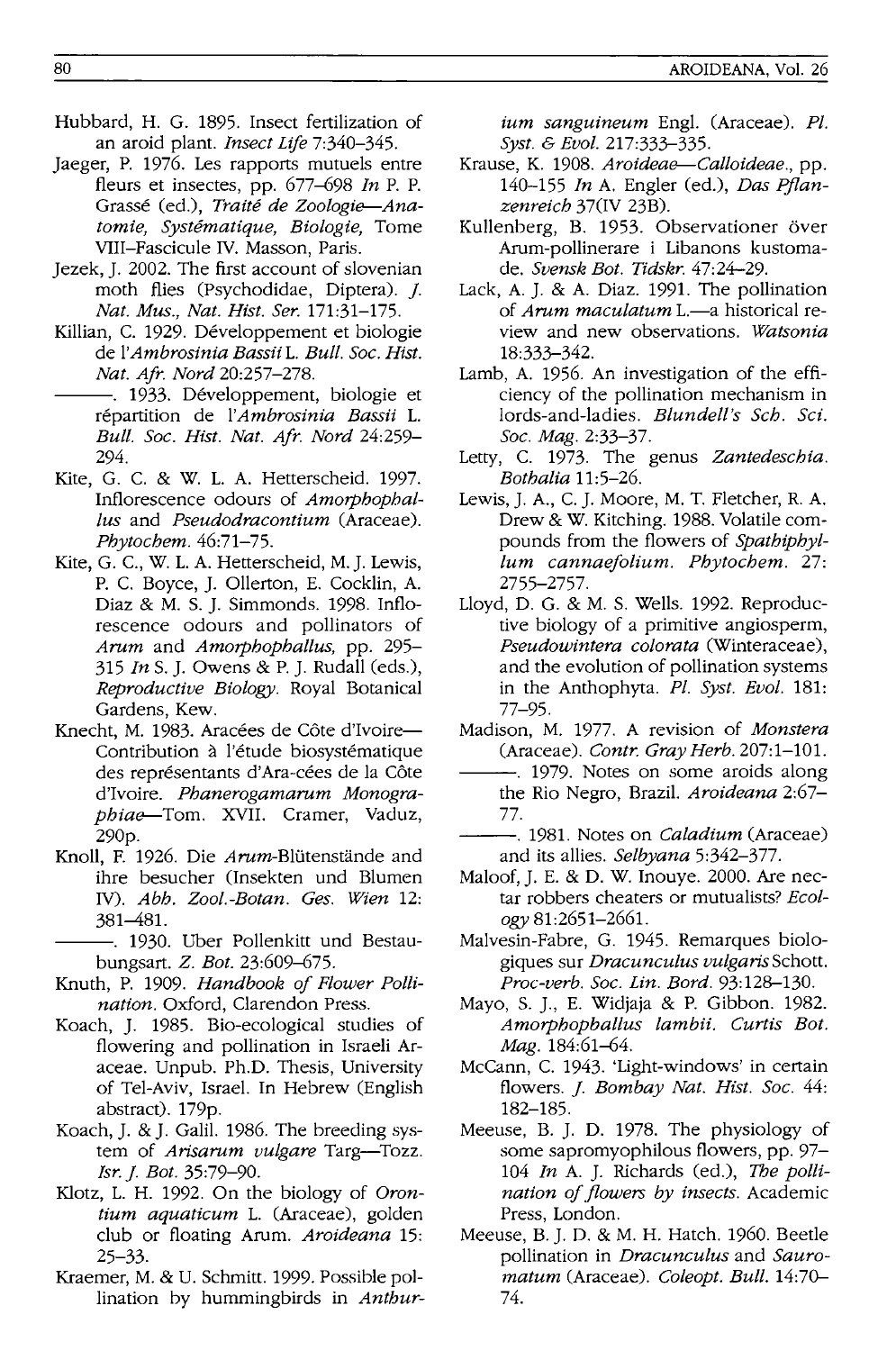- Mendez, M. & J. R. Obeso. 1992. Influencia del osmoforo en la produccion de infrutescencias en *Arum Italicum* Miller (Araceae). *An.]. Bot. Madrid 50:229-237.*
- Menzel, F. & J. Martens. 1995. Die Sciaridae (Diptera, Nematocera) des Nepal-Himalaya Teil I. Die Blutenbesuchenden Trauermücken an Aronstabgewächsen der Gattung *Arisaema* (Araceae Juss.). *Studia Dipt. 2:97-129.*
- Miyake, T. and M. Yafuso. 2003. Floral scents affect reproductive success in fly-pollinated *Alocasia odora* (Araceae). *Am.]. Bot. 90:370-376.*
- Momose, K., T. Yumoto, T. Nagamitsu, M. Kato, H. Nagamasu, S. Sakai, R. D. Harrison, T. Itioka, A. A. Hamid & T. Inoue. 1998. Pollination biology in a lowland dipterocarp forest in Sarawak, Malaysia. I. Characteristics of the plant-pollinator community in a lowland dipterocarp forest. *Am.]. Bot. 85:1477-1501.*
- Montalvo, A. M. & J. D. Ackerman. 1986. Relative pollinator effectiveness and evolution of floral traits in *Spathiphyllum friedrichsthalii* (Araceae). *Am.* ]. *Bot.*  73:1665-1676.
- Monteith, G. B. 1973. Entomological notes: dung beetles as pollinators of an *Arum*  Lily. *News Bull. Entomot. Soc. Queensland.* 97:13.
- Moodie, G. E. E. 1976. Heat production and pollination in Araceae. *Can.]. Bot.* 54: 545-546.
- Mori, Y. & H. Okada. 2001. Reproduction biology and pollen flow of a rheophytic aroid, *Furtadoa sumatrensis* (Araceae) in the Malesian wet tropics. *Plant Syst.*   $&$  *Evol.* 227:37-47.
- Moron, M. A. 1997. Notas sobre *Cyclocephala* Latreille (Coleoptera: Melolonthidae, Dynastinae) asociadas con *Xanthosoma*  Schott (Araceae) en Chiapas, México. G. *Ital. Entomot. 8:399--407.*
- Okada, T. 1980. Synhospitalic evolution of the genus *Drosophilella* Duda (Diptera, rosophilidae), with description of a new species from Okinawa and Taiwan. *Kontyu 48:218--225.*
- Okada, T. & H. L. Carson. 1980. Drosophilidae associated with flowers in Papua New Guinea. I. *Alocasia* (Araceae). *Pacific Insects 22:217-236.*
- Okada, T. & M. Yafuso. 1989. The genus *Colocasiomyia* Duda (Diptera, Drosophilidae) from Sulawesi. *Proc.jap. Soc. Syst. Zool. 39:48--55.*
- Ollerton, J. & A. Diaz. 1999. Evidence for stabilising selection acting on flowering time in *Arum maculatum* (Araceae): the influence of phylogeny on adaptation. *Oecologia 119:340-348.*
- Papp, L. & J. Rohacek. 1987. The sphaeroceridae (Diptera) of Israel. *Isr. j. Entomol. 21:77-109.*
- Patt, J. M., J. C. French, C. Schal, J. Lech & T. G. Hartman. 1995. The pollination biology of Tuckahoe, *Peltandra virginica*  (Araceae). *Am. j. Bot.* 82:1230-1240.
- Pellmyr, O. 1985. *Cyclocephala:* visitor and probable pollinator of *Caladium bicolor*  (Araceae). *Acta Amazon. 15:269-272.*
- Pellmyr, O. & J. M. Patt. 1986. Function of olfactory and visual stimuli in pollination of *Lysichiton americanum* (Araceae) by a staphylinid beetle. *Madroiio*  33:47-54.
- Petch, T. 1928. Notes on Cryptocoryne. *Ann. Roy. Bot. Gard., Peradeniya* XI:11-26.
- Prime, C. T. 1954. *Arum neglectum* (Towns.) Ridley. ]. *Ecol. 42:241-248.*
- ---. 1960. *Lords and Ladies.* London, Collins.
- Ramirez, N. 1989. Biología de Polinización en una communidad arbustiva tropical de la alta guayana venezolana. *Biotropica 21:319-330.*
- Ramirez, N. & Y. Brito. 1990. Reproductive biology of a tropical palm swamp community in the venezuelan llanos. *Am.]. Bot.* 77:1260-1271.
- ---. 1992. Pollination biology in a palm swamp community in the Venezuelan central plains. *Bot. j. Linn. Soc. 110:*  277-302.
- Ramirez, N. & A. Seres. 1994. Plant reproduction biology of herbaceous monocots in a Venezuelan tropical cloud forest. *Plant Syst.* & *Eool. 190:129-142.*
- Ramirez, N., C. Gil, O. Hokche, A. Seres & Y. Brito. 1990. Biología floral de una communidad arbustiva tropical en la guayana venezolana. *Ann. Missouri Bot. Gard.77:383-397.*
- Ramirez, W. B. 1980. Informe cientifico. *Brenesia 18:367-368.*
- Ramirez, W. B. & P. L. D. Gomez. 1978. Production of nectar and gums by flowers of *Monstera deliciosa* (Araceae) and of some species of *Clusia* (Guttiferae) collected by New World *Trigona* bees. *Brenesia 14-15:407--412.*
- Rohacek, J., I. Beck-Haug & K. Dobat. 1990. Sphaerocidae associated with flowering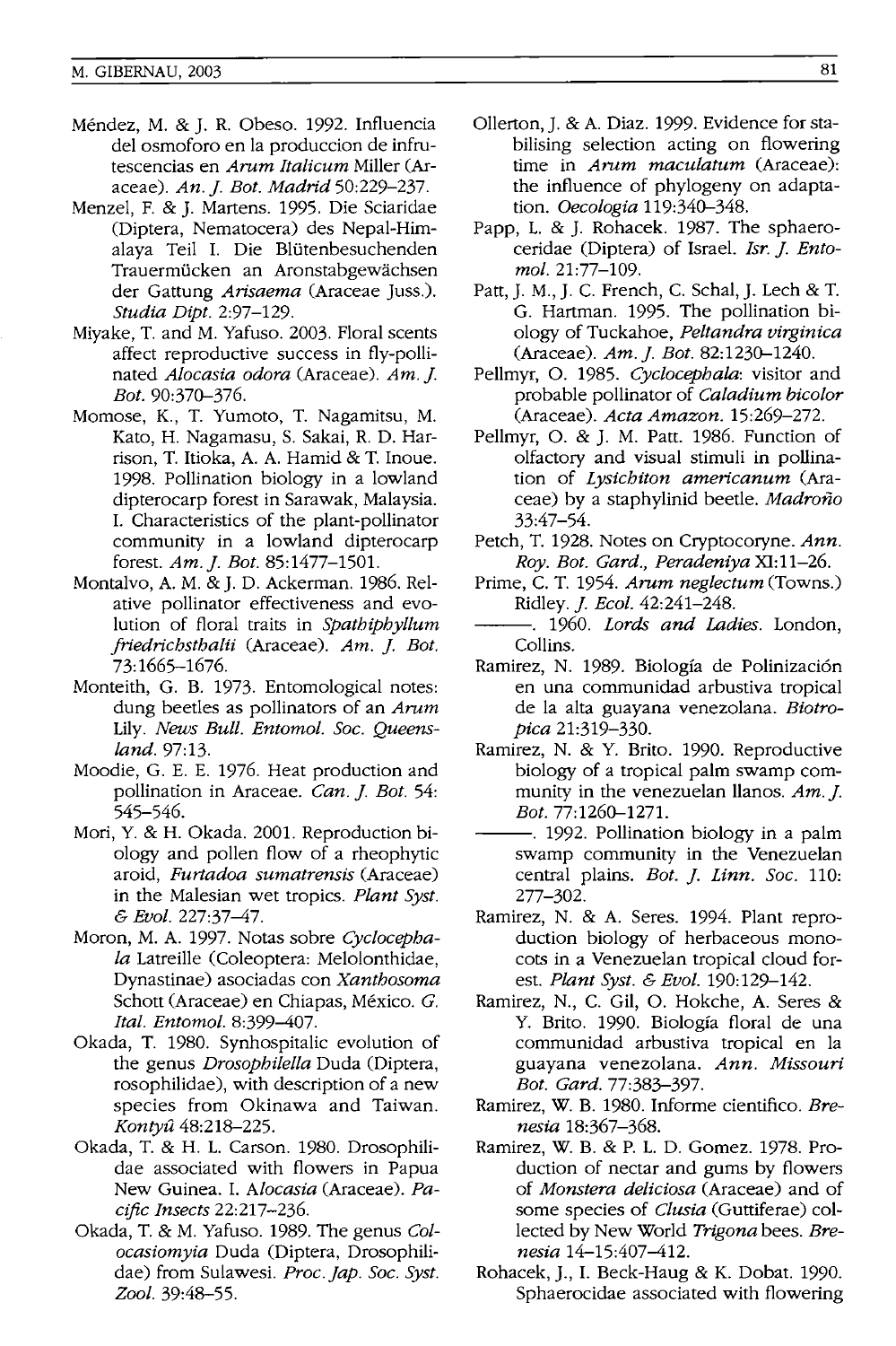*Arum maculatum* (Araceae) in the vicinity of Tübingen, SW-Germany. *Senckenbergiana Bioi. 71:259-268.* 

- Rust, R. W. 1980. Pollen movement and reproduction in *Arisaema triphyllum. Bull. Torrey Bot. Club 107:539-542.*
- Schwerdtfeger, M., G. Gerlach & R. Kaiser. 2002. Anthecology in the Neotropical genus *Anthurium* (Araceae): a preliminary report. *Selbyana 23:258-267.*
- Schmucker, T. 1925. Beitrage zur Biologie und Physiologie von *Arum maculatum. Flora 118/119:460-475.*
- ---. 1930. *Dracunculus creticus,* die gröbtblütige europäische Pflanze und ihre Bestaubung. *Planta 9:739-747.*
- Schnetzler, B. 1879. Ouelques observations sur le rôle des insectes pendant la floraison de l'Arum crinitum. Ait. Compt. *Rend. Hebd. Seances Acad. Sci.* 89:508- 510.
- Schrottky, C. 1910. Die Befruchtung von Philodendron und Caladium durch einen Kafer *(Erioscelis emarginata). Zeitschr. Wissensch. Insektenbiol. 6:67-* 68
- Seres, A. & N. Ramirez. 1995. Biologia floral y polinizacion de algunas monocotiledoneas de un bosque nublado venezolano. *Ann. Missouri Bot. Card. 82:61-* 81.
- Seymour, R. S. & P. Schultze-Motel. 1999. Respiration, temperature regulation and energetics of thermogenic inflorescences of the dragon lily *Dracunculus vulgaris* (Araceae). *Proc. Roy. Soc. Lond., Series B 266:1975-1983.*
- Seymour R. S., Gibernau M. & Ito K. 2004. Thermogenesis and respiration of inflorescences of the dead horse lily *Helicodiceros muscivorus,* a pseudo-thermoregulatory aroid associated with fly pollination. **Funct.** Ecol. (Accepted).
- Shaw, D. E. 1997. *Cymnostachys anceps* R. Br.: fruit, germination, and a discussion of the possible means of dispersal. *Aroideana 20:71-78.*
- Shaw, D. E. & B. K. Cantrell. 1983. A study of the pollination of *Alocasia macrorrhiza* (1.) G. Don (Araceae) in southeast Queensland. *Proc. Linn. Soc. N.S. W*  106:323-335.
- Shaw, D. E., L. H. Bird and L. 1. Forsberg. 1997. Gymnostachys anceps R. Br.: Australian range and habitat in Southeastern Queensland. *Aroideana 20:64-70.*

Silva da, C. J. 1981. Observaçones sobre o

biologia reproductiva de *Pistia stratiotes*  L. (Araceae). *Acta Amazon. 11:487-504.* 

- Singh, Y., A. E. v. Wyk & H. Baijnath. 1996. Floral biology of *Zantedeschia aethiopica* (L.) Spreng. (Araceae). S. *Afr.]. Bot.*  62:146-150.
- Sivadasan, M. & T. Sabu. 1989. Beetle-pollination, cantharophily, in *Amorphophal-Ius hohenackeri* (Araceae). *Aroideana*  12:32-37.
- Sowter, F. A. 1949. Arum maculatum L. J. *Eeal. 37:207-219.*
- Stensmyr, M. C, 1. Urru, 1. Collu, M. Celander, B. S. Hansson & A.-M. Angioy. 2002. Rotting smell of dead-horse arum florets. *Nature 420:625-626.*
- Stransky, K. & 1. Valterova. 1999. Release of volatiles during the flowering period of *Hydrosme rivieri* (Araceae). *Phytochem.*  52: 1387-1390.
- Sultana, F, M. J. Toda, M. Yafuso, M. B. Lakim, M. B. Mohamed & N. M. Cuong. 2002. A new species-group of the genus *Colocasiomyia* de Meijere (Diptera: Drosophilidae), with descriptions of two new species from Eastern Malaysia and Vietnam. *Entomol. Sci. 5:305-315.*
- Tanaka, H. 1998. Biological study on the pollination of *Lysichiton camtschatcense*  (Araceae).]. *jap. Bot. 73:35-41.*
- Thien, L. B., H. Azuma & S. Kawano. 2000. New perspectives on the pollination biology of basal angiosperms. *Int.]. Plant Sci.* 161:S225-S235.
- Thompson, S. E. & J. E. Rawlins. 1986. Floral ecology of *Anchomanes difformis* (Araceae). *Amer.]. Bot. 73:791.*
- Tonnoir, A. L. 1940. A synopsis of the British psychodidae (Dipt.) with descriptions of new species. *Trans. Soc. Brit. Entomol. 7:21-64.*
- Trelease, W. 1879. On the fertilisation of *Symplocarpus foetidus. Am. Nat.* 13: 580-581.
- Tsacas, L. & M.-T. Chassagnard. 1992. Les relations *Araceae-Drosophilidae. Drosophila Aracea* une espece anthophile associée à l'aracée *Xanthosoma robustum* au Mexique *(Diptera: Drosophili*dae). Ann. Soc. Entomol. Franç. 28: 421-439.
- Uemera, S., K. Ohkawara, G. Kudo, N. Wada & S. Higashi. 1993. Heat-production and cross-pollination of the Asian skunk cabbage *Symplocarpus renifolius* (Araceae). *Am.]. Bot. 80:635-640.*

Valerio, C E. 1984. Insect visitors to the in-

82